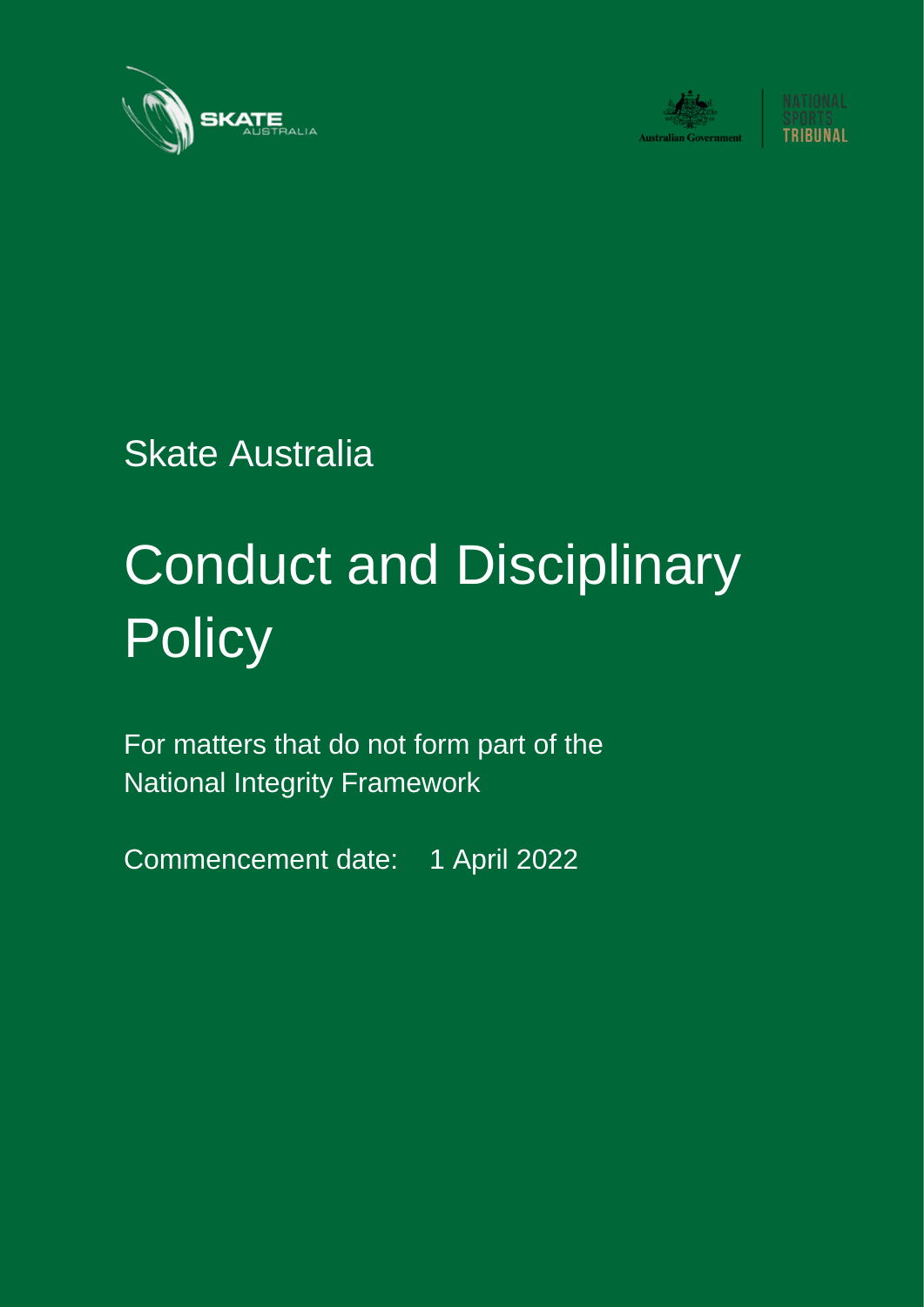# **Contents**

| 1. |  |
|----|--|
| 2. |  |
| 3. |  |
| 4. |  |
| 5. |  |
| 6. |  |
| 7. |  |
| 8. |  |
| 9. |  |
|    |  |
|    |  |
|    |  |
|    |  |
|    |  |
|    |  |
|    |  |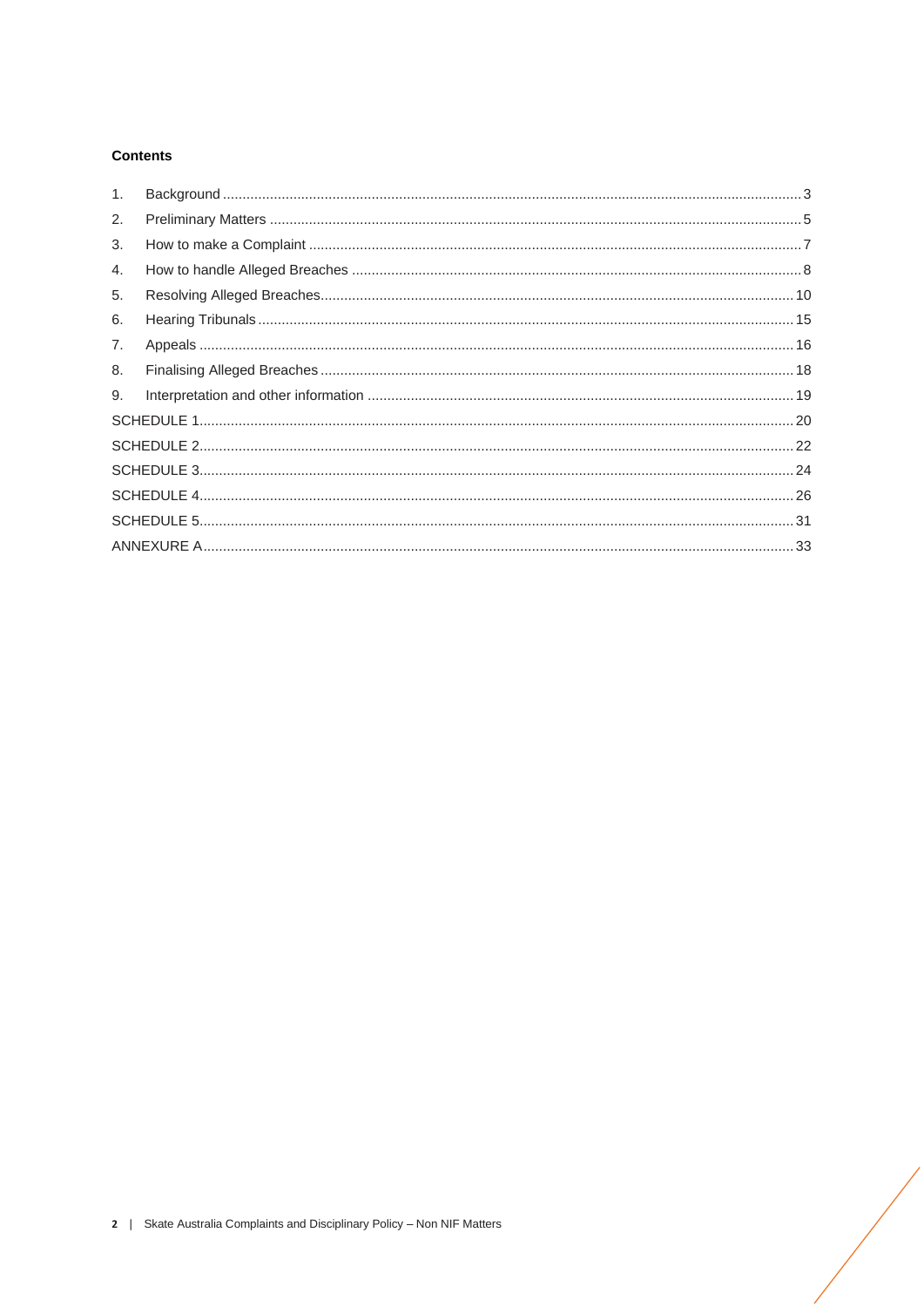## <span id="page-2-0"></span>**1. Background**

#### 1.1. This Policy:

- (a) Sets out the processes for resolving conduct and disciplinary disputes arising from an individual or organisation breaching an Eligible Policy of the Sport;
- (b) Can be adopted at the Member Organisation and Affiliate level without amendment; and
- (c) Does not cover conduct and disciplinary matters arising under policies that form part of the National Integrity Framework.
- 1.2. Definitions

In this Policy the following words have the corresponding meaning:

**Affiliate** means a member of a Member Organisation that is an incorporated association or company, including (as applicable) clubs, districts, regions and zones.

**Alleged Breach** has the meaning given in clause [2.1.](#page-4-1)

**Alternative Dispute Resolution** is a collective term for processes, such as mediation, to resolve disputes without the need for arbitration that will be applied to resolve the Alleged Breach in accordance with clause.

**Appeals Tribunal** means the appeals tribunal established under clause [7,](#page-15-0) being either the NST Appeals Division or an Internal Appeals Tribunal as provided in this Policy.

**Breach Offer** means the procedure set out in clause [5.4.](#page-11-0)

**Complainant** means one or more persons who makes a Complaint about an Alleged Breach by a Respondent in accordance with this Policy.

**Complaint** has the meaning set out in clause [2.2.](#page-4-2)

**Complaint Form** means the complaint form included in Schedule 1.

**Complaints Manager** means the person appointed by a Sport Organisation to manage Alleged Breaches under this Policy, who must not be the same person as the Decision Maker for the relevant Alleged Breach.

**Decision Maker** means the person appointed by a Sport Organisation to make certain decisions in relation to the resolution of Alleged Breaches under this Policy, who must not be the same person as the Complaints Manager for the relevant Alleged Breach.

**Disciplinary Action** has the meaning set out in clause.

**Eligible Policy** means the constitution and all by-laws, rules, regulations, policies and procedures (howsoever named) and directions of a Sport Organisation except:

- (a) The policies that form part of the National Integrity Framework;
- (b) The Personal Grievances Policy; and
- (c) Any other policy in respect of which a Sport Organisation expressly excludes the application of this Policy.

**Hearing Tribunal** means the first instance tribunal established under clause [6,](#page-14-0) being either the NST General Division or an Internal Tribunal as provided in this Policy.

**Internal Appeals Tribunal** means an internal appeals tribunal established by a Sport Organisation under claus[e 7.](#page-15-0)

**Internal Tribunal** means an internal hearing tribunal established by a Sport Organisation under claus[e 6.](#page-14-0)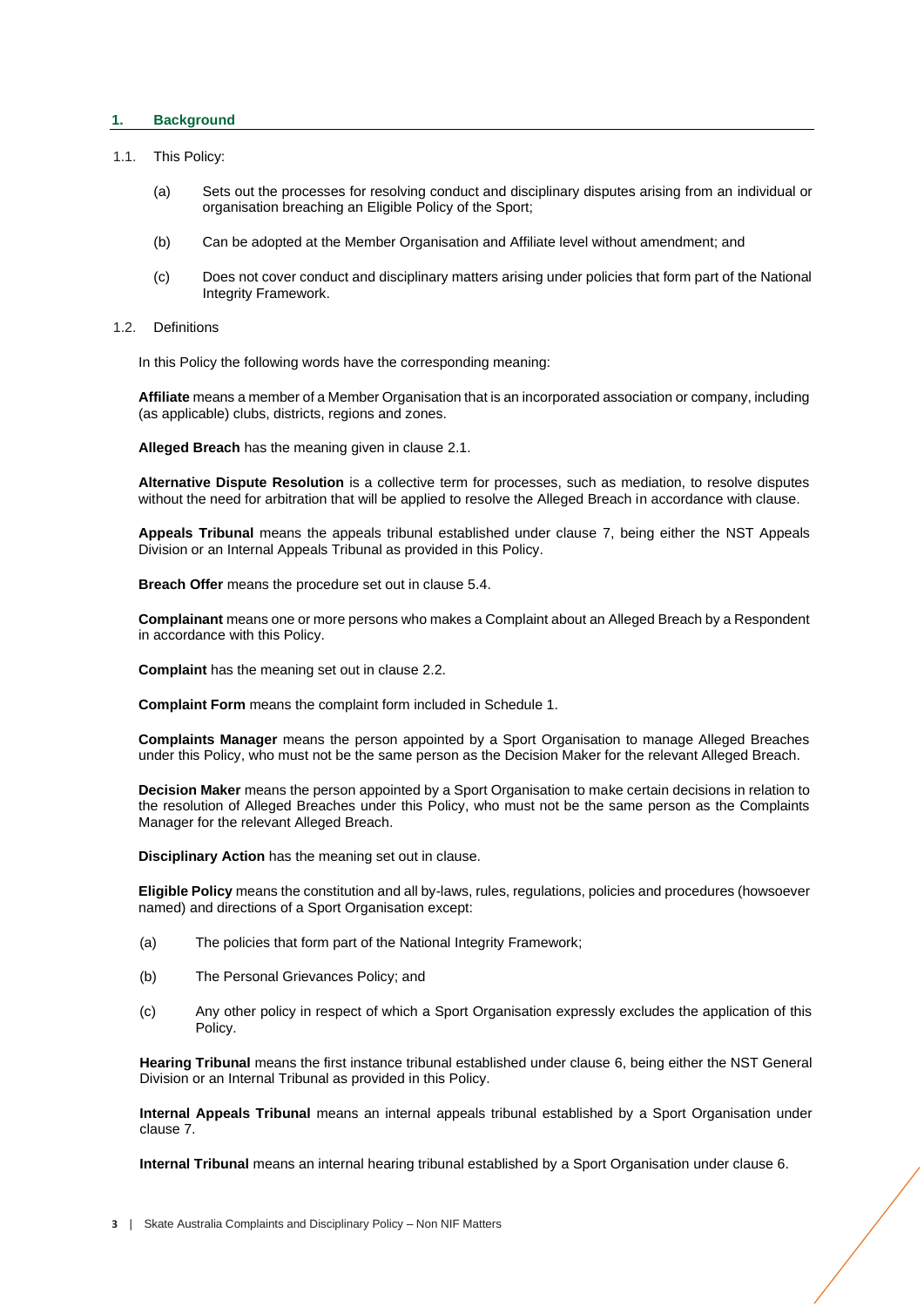**Legal Practitioner** is a person holding a current practising certificate as a lawyer or barrister in any Australian jurisdiction.

**Member** means a member of Skate Australia or other Sport Organisation admitted in any category of membership in accordance with the provisions of the Skate Australia Constitution or the Sport Organisation Constitution, as the case may be.

**Member Organisation** means a sporting organisation that is a member of Skate Australia in accordance with the provisions of the Skate Australia Constitution.

**National Integrity Framework** means the set of "National Integrity Framework" integrity policies produced by Sport Integrity Australia from time to time.

**Skate Australia** means Skate Australia Ltd.

**NST** means the National Sports Tribunal established under the NST Legislation.

**NST Eligible Matter** means an Alleged Breach that is a kind of dispute that falls within the jurisdiction of the NST.

**NST Excluded Matter** means an Alleged Breach that is a kind of dispute that is expressly excluded from the NST's jurisdiction.

**NST Legislation** means the *National Sports Tribunal Act 2019* (Cth) (**NST Act**), and any legislative instruments made under the NST Act as may be in force from time to time, including the *National Sports Tribunal Rule 2020* (Cth), *National Sports Tribunal (Practice and Procedure) Determination 2021* (Cth) and *National Sports Tribunal Act 2019 - Principles for Allocating a Member to a Dispute 2020*

**Personal Grievance** means any type of interpersonal conflict or dispute between two or more people (including individuals and body corporates) that does not concern or allege a breach of an Eligible Policy.

**Policy** means this Conduct and Disciplinary Policy, including any schedules and annexures.

**Process** means the chosen process for resolving an Alleged Breach under this Policy, with each option outlined in clause [5,](#page-9-0) including Alternative Dispute Resolution, Warning Procedure and Breach Offer.

**Protected Disclosure** means, where a Sport Organisation is a "regulated entity" under the whistleblower laws in the *Corporations Act 2001* (Cth), a disclosure of information to the Sport Organisation that qualifies for protection under those laws.

**Provisional Action** means action taken in accordance with clause [4.6.](#page-9-1)

**Respondent** means the person(s) who is alleged to have breached an Eligible Policy and is the subject of an Alleged Breach, and who must be within a category of person listed in clause [2.5.](#page-4-3)

**Sanction** means a sanction imposed on a Respondent for breaching an Eligible Policy in accordance with clause [5.6.](#page-13-0)

**Sport** means the sport of [sport name], and a reference to Sport means collectively Skate Australia, Member Organisations and Affiliates.

**Sport Organisation** means Skate Australia or a particular Member Organisation or Affiliate that has adopted this Policy.

**Vulnerable Person** means a person who is (a) under the age of 18; or (b) aged 18 or over but is or may be unable to take care of themselves, or is unable to protect themselves against harm or exploitation by reason of age, illness, trauma or disability or any other reason.

**Warning Procedure** means the procedure set out in clause [5.3.](#page-11-1)

**Whistleblower Policy** means a policy which is compliant with the requirements of section 1317AI(1) of the *Corporations Act 2001* (Cth).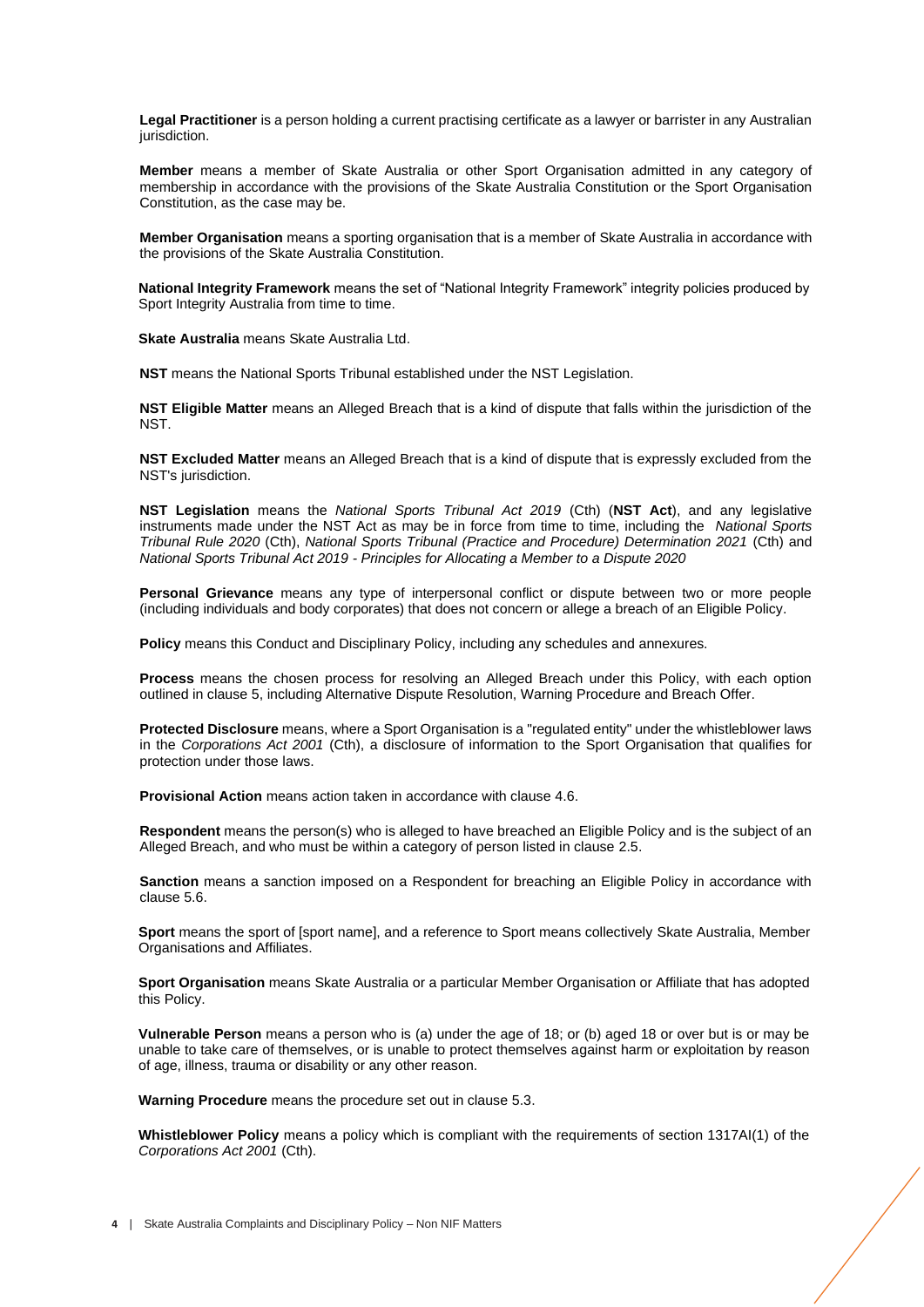# <span id="page-4-0"></span>**2. Preliminary Matters**

## 2.1. **What is an Alleged Breach?**

<span id="page-4-1"></span>An Alleged Breach is an allegation or information that a person has breached an Eligible Policy and includes both a Complaint and Disciplinary Action.

## <span id="page-4-2"></span>2.2. **What is a Complaint?**

A Complaint means a complaint lodged with a Sport Organisation in accordance with clause [3.1.](#page-6-1)

# 2.3. **What is Disciplinary Action?**

- (a) Disciplinary Action means action brought against or proposed to be brought against a Respondent by the Sport Organisation, alleging a breach of one or more of its Eligible Policies.
- (b) Disciplinary Action may arise from the Sport Organisation becoming aware of allegations against, or information concerning, a Respondent by any manner, including via a Complaint.

## <span id="page-4-5"></span>2.4. **What is not an Alleged Breach?**

An Alleged Breach does not include an allegation or information:

- (a) Covered by any of the policies that form part of the National Integrity Framework;
- (b) That constitutes a Protected Disclosure;
- (c) That is solely a Personal Grievance;
- (d) That is mischievous, vexatious or knowingly untrue;
- (e) Where the proposed respondent is excluded by clause [2.6;](#page-4-4) or
- (f) That does not refer to a breach of an Eligible Policy.

## <span id="page-4-3"></span>2.5. **Who can be a Complainant?**

A Complainant can be any person or organisation, including Skate Australia or a Sport Organisation, who has information that an Alleged Breach of an Eligible Policy has occurred.

## <span id="page-4-4"></span>2.6. **Who can be a Respondent?**

- (a) A Respondent must be:
	- (i) A Member;
	- (ii) Skate Australia or other Sport Organisation; or
	- (iii) A person or organisation otherwise bound by the Eligible Policy they are alleged to have breached.
- (b) A Respondent cannot be:
	- (i) A person that is neither a Member nor bound by the Eligible Policy they are alleged to have breached; or
	- (ii) A person that the relevant Sport Organisation has no legal jurisdiction over.
- (c) A person or organisation who was bound by the Eligible Policy that they are alleged to have breached at the time that they allegedly committed the breach, who would otherwise cease to have been bound by that Eligible Policy, may still be a Respondent if they were bound by this Policy at the time the Complaint was made or when they became aware that a complaint may be made against them.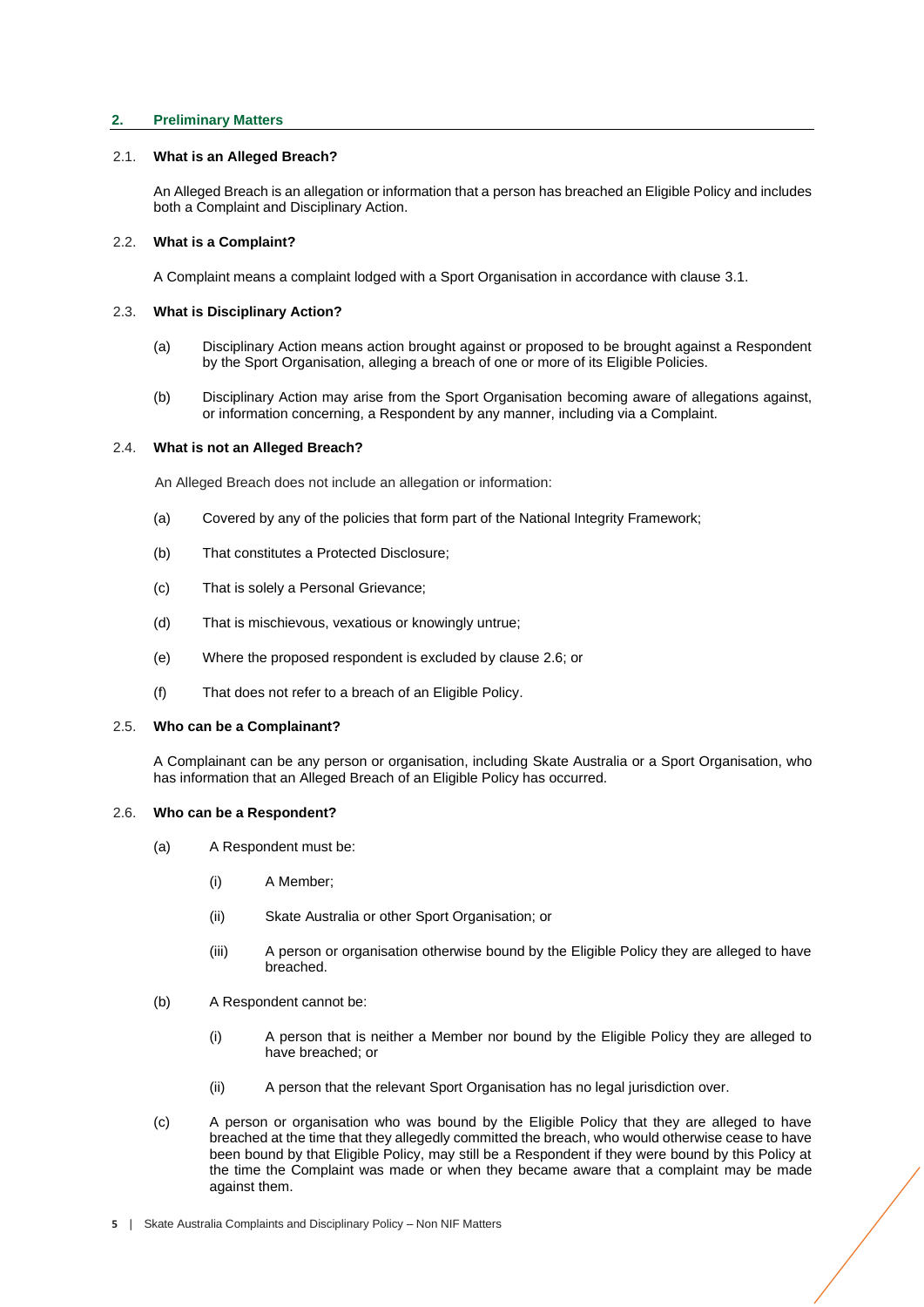- (d) Once a Complaint has been made under this Policy, the Respondent will continue to be bound by this Policy and the relevant Eligible Policies in respect of the Complaint until the Process with respect to that Complaint has been finalised in accordance with this Policy.
- (e) A Respondent cannot be a person or organisation that Skate Australia or a Sport Organisation has no jurisdiction over.

## <span id="page-5-0"></span>2.7. **Standard of Proof**

- (a) The standard of proof that applies to all decisions made under this Policy (including by a Hearing Tribunal) is "balance of probabilities".
- (b) For a Hearing Tribunal to find something has been proven on the balance of probabilities, it must be satisfied that on the evidence put before it the alleged fact or matter is more probable than not. In reaching this conclusion, the Hearing Tribunal must take into account all relevant factors including the impact of the potential sanctions that may be imposed if the allegations are proven.

## 2.8. **Confidentiality**

- (a) All Alleged Breaches (and all information disclosed in relation to them), will be kept confidential by the Sport Organisation, and will not be disclosed to any third parties, except as provided in this clause.
- (b) A Sport Organisation may make the following disclosures:
	- (i) To the parties to an Alleged Breach (Respondent and the Complainant) to ensure a fair process;
	- (ii) To any person to facilitate the proper handling of the Alleged Breach, including any Provisional Action, under this Policy;
	- (iii) To external agencies so they can deal with the alleged conduct (e.g., Sport Integrity Australia, law enforcement or regulatory authorities, a child protection agency, State/Territory fair trading authority, the Australian Securities & Investments Commission);
	- (iv) To Members or other Sport Organisations to inform them of relevant Sanctions or Provisional Action imposed;
	- (v) To any third party for the primary purpose of:
		- (A) Preventing or lessening a risk to the safety, health or wellbeing of a person; or
		- (B) Protecting children participating in a sport; or
		- (C) Protecting the safety of participants in a sport; and
	- (vi) As required by law, any court or the NST.

## 2.9. **Failure to cooperate**

- (a) Persons bound by this Policy must cooperate fully with the Process chosen to resolve an Alleged Breach.
- (b) The Decision Maker, an investigator or a Hearing Tribunal or Appeals Tribunal may draw an inference adverse to the Respondent based on a Respondent's failure or refusal, after a request has been made in a reasonable time in advance, to answer any relevant question and/or participate in the relevant chosen Process. The Respondent must be made aware of such an inference being drawn in relation to any particular allegation forming part of an Alleged Breach.

## 2.10. **Vulnerable Persons**

(a) Where a Complainant or Respondent is a Vulnerable Person, the parent or guardian of the Vulnerable Person may act on behalf of the Vulnerable Person and accompany them throughout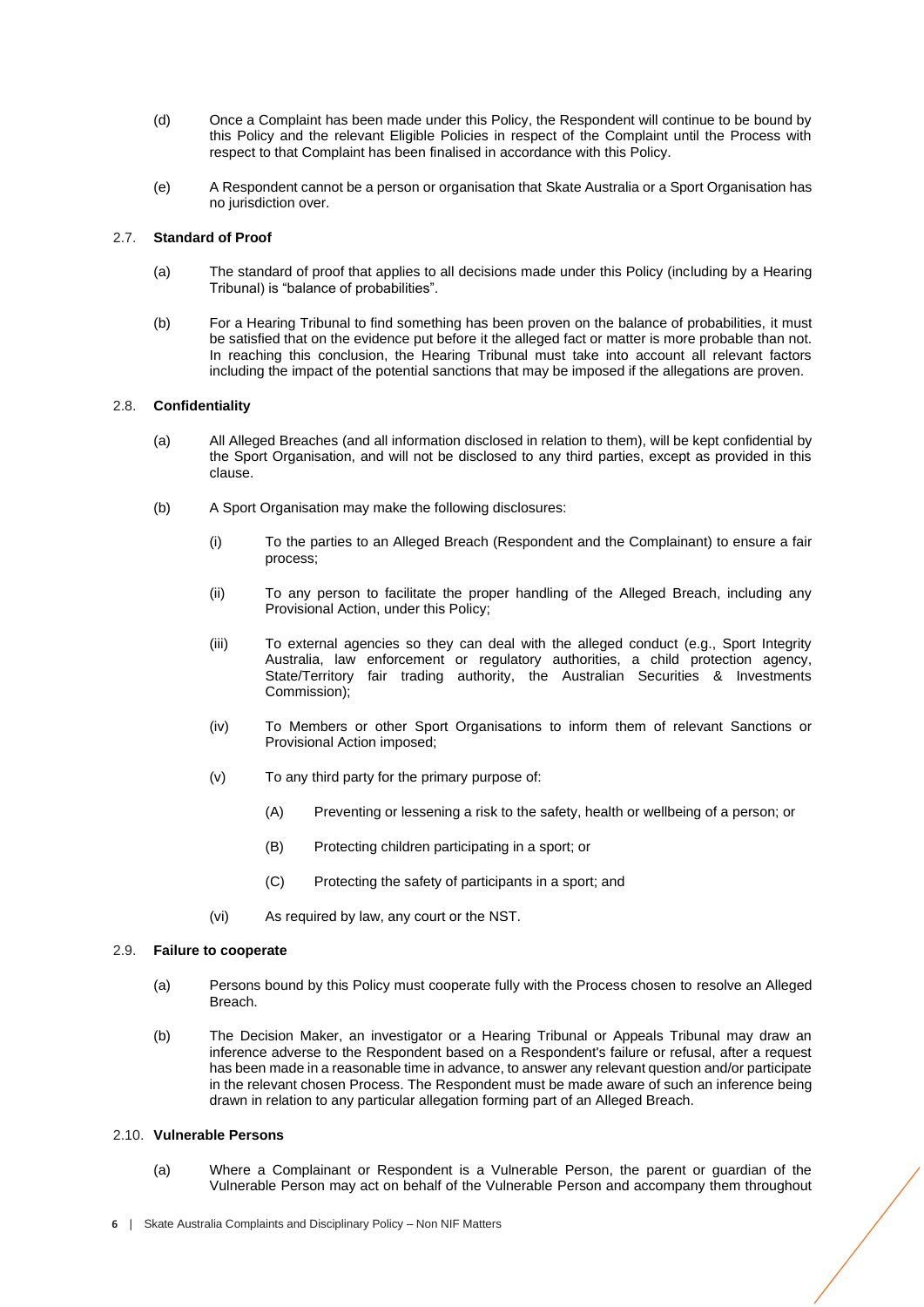any Process, including at any interview, Alternative Dispute Resolution process, or Hearing Tribunal or Appeals Tribunal.

- (b) Skate Australia and Sport Organisations will have regard to the guide entitled "Complaint Handling Guide: Upholding the rights of children and young people" issued by the National Office for Child Safety in managing Complaints made on behalf of or involving Vulnerable Persons, currently available at [Complaint Handling Guide: Upholding the rights of children and young people](https://childsafety.pmc.gov.au/sites/default/files/2020-09/nocs-complaint-handling-guide.pdf) (pmc.gov.au), or such other guide that may replace it.
- (c) This clause is at all times subject to clauses [6.1](#page-14-1)[\(b\)](#page-14-2) and [6.2\(](#page-14-3)b) of this Policy and clause 14(d) of Schedule 4.

## <span id="page-6-0"></span>**3. How to make a Complaint**

## 3.1. **Submitting a Complaint**

- <span id="page-6-1"></span>(a) A person or organisation (including a Sport Organisation) may submit a Complaint by completing the Complaint Form located at Schedule 1 and submitting it to the Sport Organisation at the email address located on the front cover of this Policy, as soon as reasonably possible following the Alleged Breach.
- (b) A Complaint Form may only be submitted on behalf of Skate Australia or other Sport Organisation by the CEO or President/Chair of the organisation.
- (c) A Complaint Form may be submitted by a parent or guardian on behalf of a Vulnerable Person.
- (d) A Complaint Form must be completed in full at the time of submission. Where it is not, the Sport Organisation is not obliged to process the Complaint. The Sport Organisation must return an incomplete Complaint Form to the Complainant.
- (e) The Complaints Manager must send the Complainant an acknowledgement of receipt, once a fully completed Complaint Form is submitted.

## 3.2. **Withdrawing a Complaint**

- (a) A Complainant may withdraw their Complaint at any time before a finding under clause [5.1.](#page-9-2)
- (b) Withdrawing a Complaint must be done by writing to the relevant Complaints Manager from the same contact address used in the Complaints Form, or another contact address that has been previously notified to the Complaints Manager.

## <span id="page-6-2"></span>3.3. **Commencing Disciplinary Action**

- (a) Where the Sport Organisation is advised or becomes aware of an allegation or considers that a Respondent has breached an Eligible Policy, it may commence Disciplinary Action.
- <span id="page-6-4"></span>(b) Information or allegations leading to the Sport Organisation commencing Disciplinary Action under claus[e 3.3\(](#page-6-2)a) may arise in any manner other than through lodgement of a Complaint Form.
- <span id="page-6-5"></span>(c) The Sport Organisation is not obliged to undertake Disciplinary Action in response to any information or allegations under this clause.

## <span id="page-6-3"></span>3.4. **Who is the Proper Recipient?**

- (a) A Complaint must be submitted at, and Disciplinary Action commenced at, the level of the Sport at which the allegations the subject of the Alleged Breach occurred.
- (b) For the purposes of clause [3.4\(](#page-6-3)a), allegations the subject of an Alleged Breach occur at the:
	- (i) National level where they relate to behaviour, an incident or circumstances that occurred at or involve individuals operating at the national level;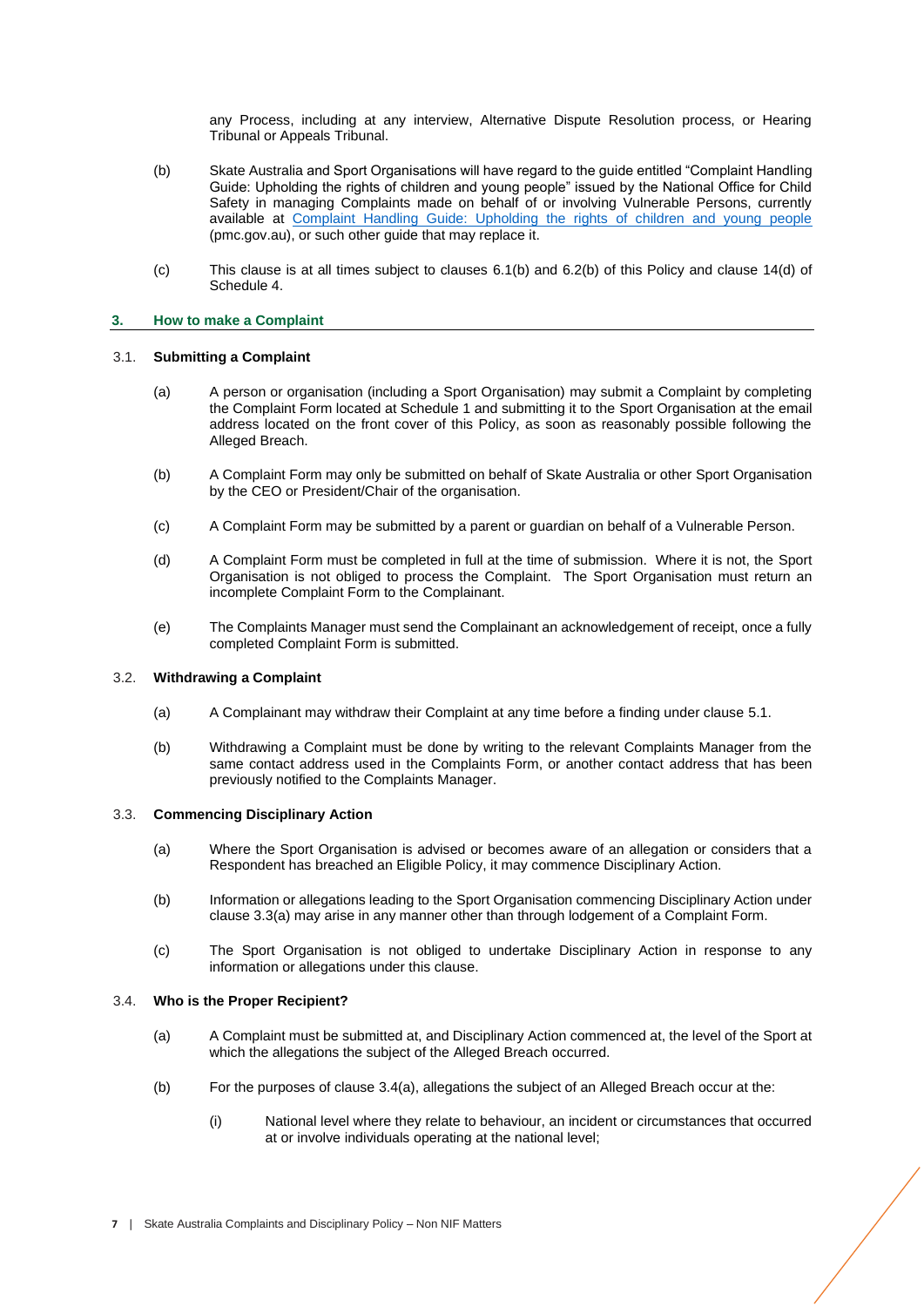- (ii) State level where they relate to behaviour, an incident or circumstances that occurred at or involve individuals operating at the State level; or
- (iii) Affiliate level where they relate to behaviour, an incident or circumstances that occurred at or involve individuals operating at the Affiliate level.
- (c) The Complaints Manager may, upon receipt of a Complaint or information that may lead to Disciplinary Action, seek to refer it to a more appropriate level of the Sport in accordance with claus[e 4.4\(](#page-8-0)d).
- (d) Alleged Breaches shall be dealt with by the level of the Sport at which they occurred unless referred by an Affiliate to a Member Organisation, or Member Organisation to Skate Australia, and accepted by the Member Organisation or Skate Australia in their absolute discretion.
- (e) Where a request is made to refer an Alleged Breach under claus[e 4.4\(](#page-8-0)d), the Member Organisation or Skate Australia must consider:
	- (i) Any conflict of interest that may arise regarding resolution at the Affiliate/ State level;
	- (ii) The nature and seriousness of the Alleged Breach;
	- (iii) The length of time the Alleged Breach has been unresolved; and
	- (iv) Whether the Affiliate or Member Organisation has made reasonable efforts to resolve the Alleged Breach.
- (f) A Member Organisation or Skate Australia is not obliged to deal with an Alleged Breach that occurred at a lower level of the Sport. In such instances, they may:
	- (i) Refer a Complainant to the correct level; or
	- (ii) Forward the information concerning potential Disciplinary Action to the relevant Member Organisation or Affiliate.

## <span id="page-7-0"></span>**4. How to handle Alleged Breaches**

#### 4.1. **Initial Threshold Questions**

- <span id="page-7-1"></span>(a) Upon receipt of a Complaint Form or information that may lead to Disciplinary Action, the Complaints Manager must initially determine whether it:
	- (i) Is covered by a policy that forms part of the National Integrity Framework, in which case it should be reported to the Skate Australia National Integrity Manager or Sport Integrity Australia.
	- (ii) Is a Protected Disclosure, in which case it must be dealt with under the relevant Sport Organisation Whistleblower Policy and the Complainant or discloser notified;
	- (iii) Is solely a Personal Grievance:
	- (iv) Is mischievous, vexatious or knowingly untrue;
	- (v) Involves a proposed respondent who is excluded by claus[e 2.6;](#page-4-4) or
	- (vi) Does not refer to a breach of an Eligible Policy

## (the **Initial Threshold Questions**).

(b) In the case of clause [4.1\(](#page-7-1)a)(i), the process under this Policy is suspended unless and until the matter is referred back to the Sport Organisation for resolution under this Policy. In the case of claus[e 4.1\(](#page-7-1)a)(ii) to (vi), the process under this Policy is permanently discontinued.

#### <span id="page-7-2"></span>4.2. **Investigation**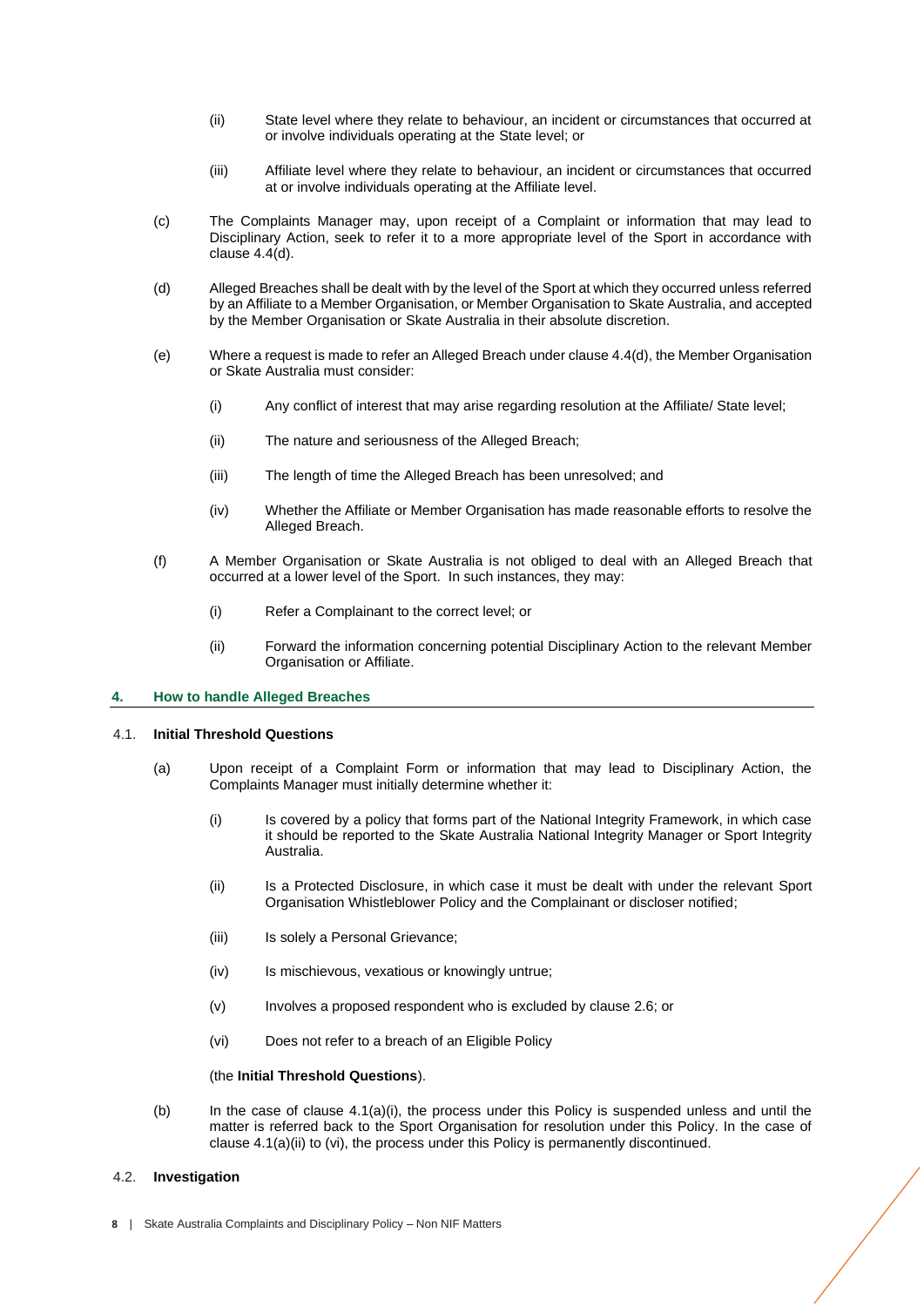- (a) At any time after determining that the Initial Threshold Questions are not satisfied, a Sport Organisation may undertake an assessment and may collect further information to determine if an Alleged Breach has occurred.
- (b) An assessment may be conducted in such manner as determined by the relevant Sport Organisation in its absolute discretion. The Sport Organisation may, on the basis of the assessment, make findings as to whether the Standard of Proof has been met in respect of the Alleged Breach.
- (c) This assessment may or may not involve formal interviews and collection of additional evidence at the discretion of the Complaints Manager.

## 4.3. **Initial Assessment - Disciplinary Action**

At any time after determining that the Initial Threshold Questions are not satisfied, the Complaints Manager must determine whether the Sport Organisation will:

- (a) Proceed with Disciplinary Action under a Process in clause [5;](#page-9-0)
- (b) Undertake Provisional Action under clause [4.6;](#page-9-1) or
- (c) Refer the matter to a different level of the Sport under clause [3.4\(](#page-6-3)c).

Claus[e 4.4](#page-8-0) does not apply to Disciplinary Action.

## <span id="page-8-0"></span>4.4. **Initial Assessment - Complaint**

- (a) The Complaints Manager must determine whether a complaint:
	- (i) Was lodged using a fully completed Complaint Form; and
	- (ii) Is a Complaint for the purposes of this Policy,

#### (the **Initial Assessments**).

- (b) The Complaints Manager has absolute discretion to determine whether a Complaint is excluded under clause [2.4,](#page-4-5) and their decision will be final and binding. In making a determination under this clause, the Complaints Manager may seek any further information, or make such further enquiries, as necessary.
- (c) If either of the Initial Assessments are not satisfied, the Complaints Manager must proceed to clause **Error! Reference source not found.**[\(ii\).](#page-8-1)
- (d) If both the Initial Assessments are satisfied, the Complaints Manager must determine whether the Complaint has been submitted to the correct level of the Sport, considering the factors outlined in clause [3.3](#page-6-2)[\(b\),](#page-6-4) and then (if yes) proceed to claus[e 5.1](#page-9-2) or (if not) clause [3.3](#page-6-2)[\(c\).](#page-6-5)

## 4.5. **Notification to Parties**

- <span id="page-8-1"></span>(a) If the Complaint:
	- (i) Satisfies any of the Initial Threshold Questions, the Complaints Manager must notify the Complainant of the applicable procedure to be used by the relevant Sport Organisation to deal with the Complaint; or
	- (ii) Does not satisfy the Initial Assessment, the Complaints Manager must notify the Complainant of the defect(s) in the complaint, and whether or not it can proceed under this Policy after modification of the complaint,

as soon as reasonably possible after the Complaints Manager determines the Initial Threshold Questions.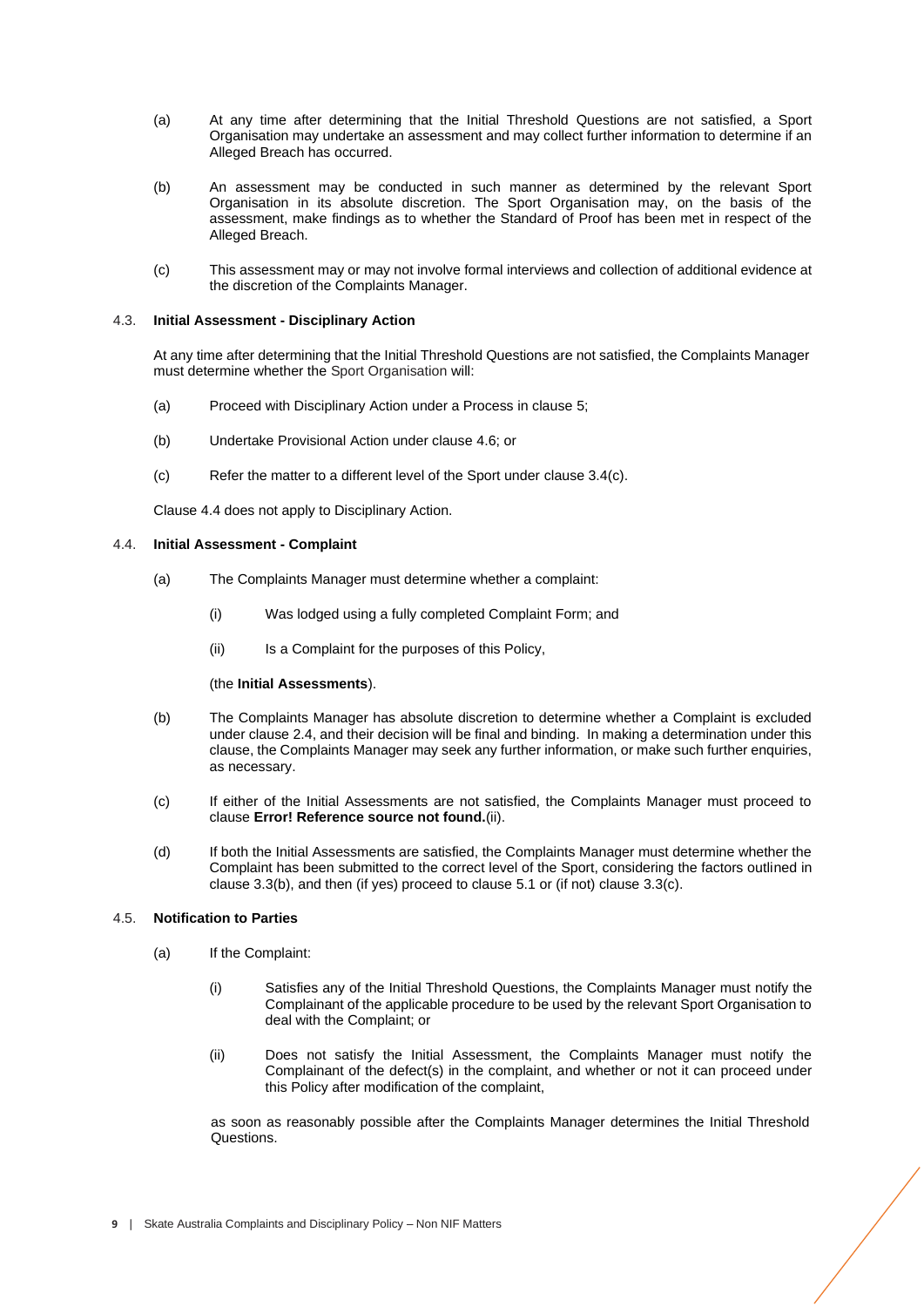- (b) The Complaints Manager will communicate with the Complainant and the Respondent at appropriate times to keep them informed until a Process is chosen under clause [5.1](#page-9-2) or no Process is to be taken against the Alleged Breach, and may at any appropriate stage:
	- (i) notify the Respondent that a Complaint has been received and is being assessed; and/or
	- (ii) notify the Respondent that a potential breach of an Eligible Policy is being assessed.

## <span id="page-9-1"></span>4.6. **Provisional Action**

- (a) Where an Alleged Breach makes allegations concerning conduct that in the Complaints Manager's opinion:
	- (i) Has resulted in or may result in, or cause, serious criminal charges (that is, a charge under any Commonwealth or State/Territory criminal law that is punishable by imprisonment for a maximum period of five years or more) to be laid against the Respondent; and/or
	- (ii) Suggests there is a further or ongoing risk of harm being suffered by one or more persons involved in the Sport,

the Complaints Manager may refer the Alleged Breach to the Decision Maker to determine, in the Decision Maker's absolute discretion, whether any Provisional Action(s) will be undertaken by a Sport Organisation. The Complaints Manager will ensure that the Sport Organisation implements the Provisional Action as soon as reasonably possible.

- (b) Provisional Action includes, but is not limited to, suspension, restriction of duties or temporary redeployment, suspension or restriction of rights, privileges or benefits, or any other action(s) at the discretion of the Decision Maker, including seeking advice from the Skate Australia.
- (c) In the event that Provisional Action is imposed a Respondent may seek to have that decision reviewed only by an expedited hearing convened in accordance with clause 6. An expedited hearing convened under this clause shall only consider the decision to impose the Provisional Action and will not consider the merits of the Alleged Breach.

## <span id="page-9-0"></span>**5. Resolving Alleged Breaches**

## 5.1. **Determine chosen Process**

- <span id="page-9-2"></span>(a) After conducting its assessment of the Alleged Breach, the relevant Sport Organisation will:
	- (i) Make findings as to whether, to the requisite Standard of Proof, the Alleged Breach is:
		- (A) Substantiated;
		- (B) Unsubstantiated; or
		- (C) Unable to be substantiated;
	- (ii) Make a determination as to the Process to be applied to attempt to resolve the Alleged Breach under this clause [5,](#page-9-0) which will be:
		- (A) Alternative Dispute Resolution;
		- (B) Warning Procedure; or
		- (C) Breach Offer,

as well as whether External Referral is appropriate.

(b) The Complaints Manager has sole and absolute discretion to determine the chosen Process under this clause [5.1,](#page-9-2) however may consult with other representatives of Skate Australia (including the Decision Maker) as required.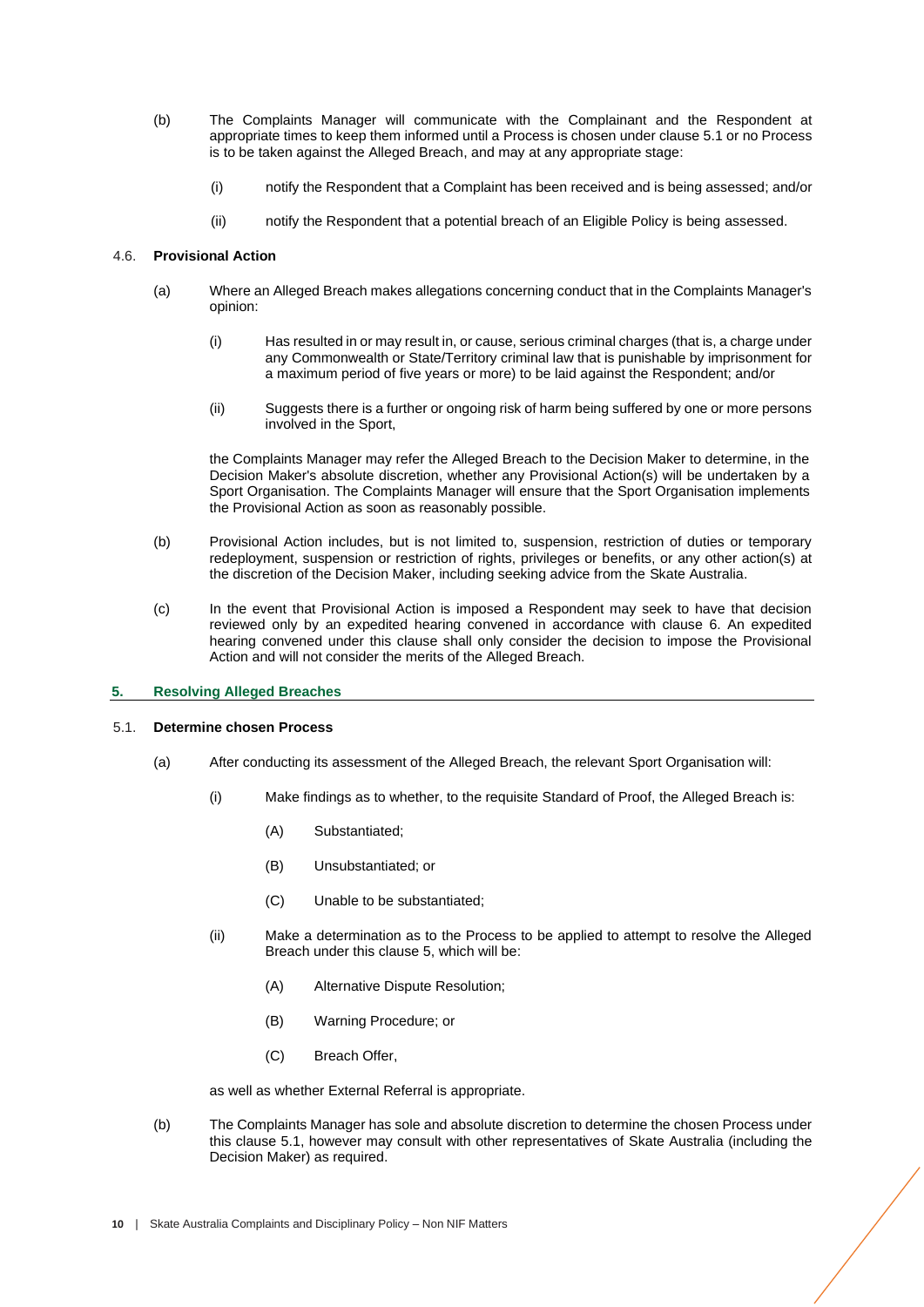- (c) The Complaints Manager may, at their absolute discretion, seek further information from any person, including conducting further investigation under clause [4.2.](#page-7-2)
- (d) The Complaints Manager is responsible for communicating with the Complainant, Respondent, Skate Australia and/or Sport Organisations (where applicable) and for ensuring that the Process is implemented.
- (e) The Complaints Manager may at any time externally refer the Alleged Breach in accordance with clause [5.5.](#page-13-1)

## <span id="page-10-1"></span><span id="page-10-0"></span>5.2. **Alternative Dispute Resolution**

- (a) If the Complaints Manager considers the Alleged Breach may appropriately be resolved through Alternative Dispute Resolution, they may:
	- (i) For Complaints, seek the consent of both the Complainant and Respondent in writing; or
	- (ii) For Disciplinary Action, seek the consent of the Respondent in writing.
- <span id="page-10-2"></span>(b) If the necessary parties under claus[e 5.2](#page-10-0)[\(a\)](#page-10-1) agree to Alternative Dispute Resolution and:
	- (i) The Alleged Breach is at Affiliate or State level, the relevant Complaints Manager must:
		- (A) Seek the consent of Skate Australia to refer the Alleged Breach to mediation, conciliation or case appraisal in the NST and, if given, Skate Australia will:
			- 1. Refer the matter if it is an NST Eligible Matter; or
			- 2. Apply to the NST CEO for approval if neither an NST Eligible or NST Excluded Matter, failing which it will be dealt with under clause [5.2\(](#page-10-0)b)(i)(B); or
		- (B) If the consent of Skate Australia is not given, or if the NST cannot deal with the matter, refer the Alleged Breach to internal or external mediation or conciliation.
	- (ii) The Alleged Breach is at national level, the Skate Australia Complaints Manager must:
		- (A) If an NST Eligible Matter, refer the Alleged Breach to mediation, conciliation or case appraisal in the NST; or
		- (B) If neither an NST Eligible or NST Excluded Matter, apply to the NST CEO for approval to refer the Alleged Breach to mediation, conciliation or case appraisal in the NST, failing which it will be dealt with under claus[e 5.2\(](#page-10-0)b)(ii)(C); or
		- (C) If the NST cannot deal with the matter, refer the Alleged Breach to internal or external mediation or conciliation.
- (c) Skate Australia is responsible for making the application for Alternative Dispute Resolution at the NST. The application fee may be paid by one party, or by the parties together, apportioned as agreed between them. Service Charges may also be payable to the NST, which will be negotiated as between the parties to the dispute and the NST, and determined by the NST CEO.
- (d) Where the Alternative Dispute Resolution process is facilitated by a Sport Organisation or external provider, payment for the facilitator's fee will be agreed before the process commences and will be apportioned evenly between the parties (unless otherwise agreed between the parties). The process will be undertaken in accordance with the rules prescribed by the Sport Organisation or external provider.
- (e) If the Alleged Breach is resolved through Alternative Dispute Resolution under this clause, the Complaints Manager must proceed to clause [8.3.](#page-17-1)
- $(f)$  If: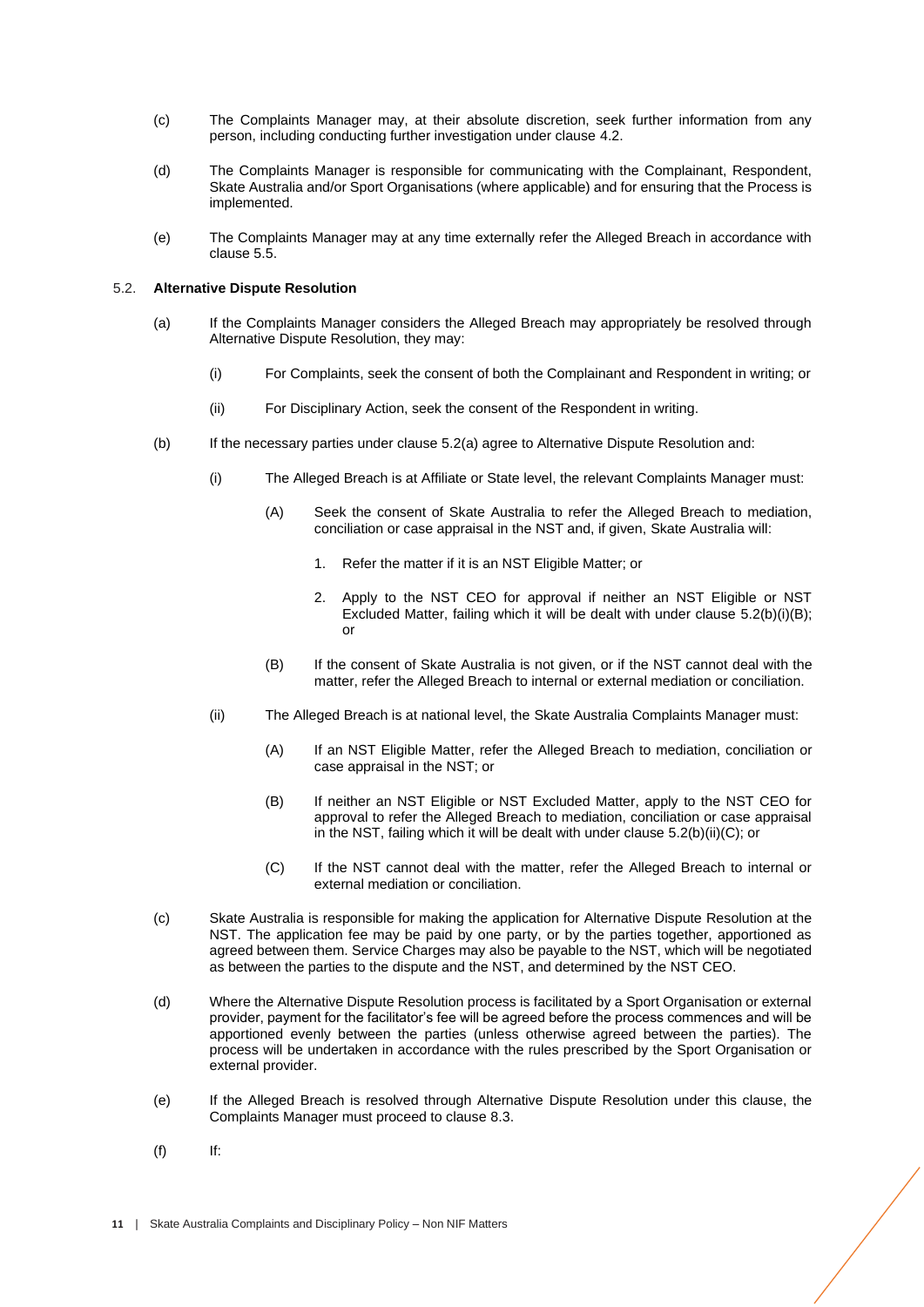- (i) Either the Complainant or Respondent does not consent to Alternative Dispute Resolution;
- (ii) The Alleged Breach is not an appropriate matter for Alternative Dispute Resolution; or
- (iii) Alternative Dispute Resolution does not resolve the Alleged Breach,

the Complaints Manager must choose another Process under this Policy.

(g) Notwithstanding anything in this Policy, the Complaints Manager may, at any time with the consent of each of the Respondent and the Sport Organisation (if Disciplinary Action) or the Respondent, Complainant and Sport Organisation (if a Complaint), refer the Alleged Breach for Alternative Dispute Resolution in accordance with clause [5.2](#page-10-0)[\(b\).](#page-10-2)

## <span id="page-11-1"></span>5.3. **Warning Procedure**

The Warning Procedure may only be chosen where an Alleged Breach concerns conduct that, in the opinion of the Decision Maker:

- (i) Is of a minor nature; and
- (ii) If established, would likely only result in a warning being issued to the Respondent.
- (a) The Decision Maker may, in their absolute discretion, require the Complaints Manager to seek further information from any person, including by conducting further investigation under clause [4.2.](#page-7-2)
- (b) The Complaints Manager must notify the Respondent of the conduct, using the template letter set out in item 1 of Schedule 2. The letter must contain the following information:
	- (i) Details of the conduct and how it is alleged to have breached an Eligible Policy, including the section(s) of the Eligible Policy allegedly breached;
	- (ii) That, without the Sport Organisation finding any breach to be established, the Sport Organisation is minded to warn the Respondent that the allegations would constitute a breach of the Eligible Policy, if proven;
	- (iii) An invitation to comment in writing as to whether such a warning should be issued or not; and
	- (iv) The timeframe in which to provide comment.
- (c) If the Respondent does not respond to the invitation to comment within the timeframe specified in the notification set out in clause 5.3(c), the Complaints Manager may issue a warning and notify the Respondent of that warning using the template letter set out in item 2 of Schedule 2.
- (d) The Decision Maker will take into account any comments provided by the Respondent in response to the notification set out in clause 5.3(c). The Decision Maker will determine whether issuing a warning is appropriate based on the Respondent's comments and, if so, will notify the Respondent of that warning using the template letter set out in item 2 of Schedule 2.

## <span id="page-11-2"></span><span id="page-11-0"></span>5.4. **Breach Offer**

- (a) If the Complaints Manager has determined Breach Offer is the most appropriate Process, the Complaints Manager must refer the Alleged Breach to the Decision Maker, who must:
	- (i) Determine the applicable Sanction that may in the Decision Maker's opinion be likely to apply if the Alleged Breach (or a complaint of a similar nature) was proven; and
	- (ii) Determine a discounted (reduced) Sanction to be offered to the Respondent, if any.
- (b) The Decision Maker may, at their absolute discretion, require the Complaints Manager to seek further information from any person to assist them to decide the appropriate Sanctions under clause [5.4](#page-11-0)[\(a\),](#page-11-2) including by conducting further investigation under claus[e 4.2.](#page-7-2)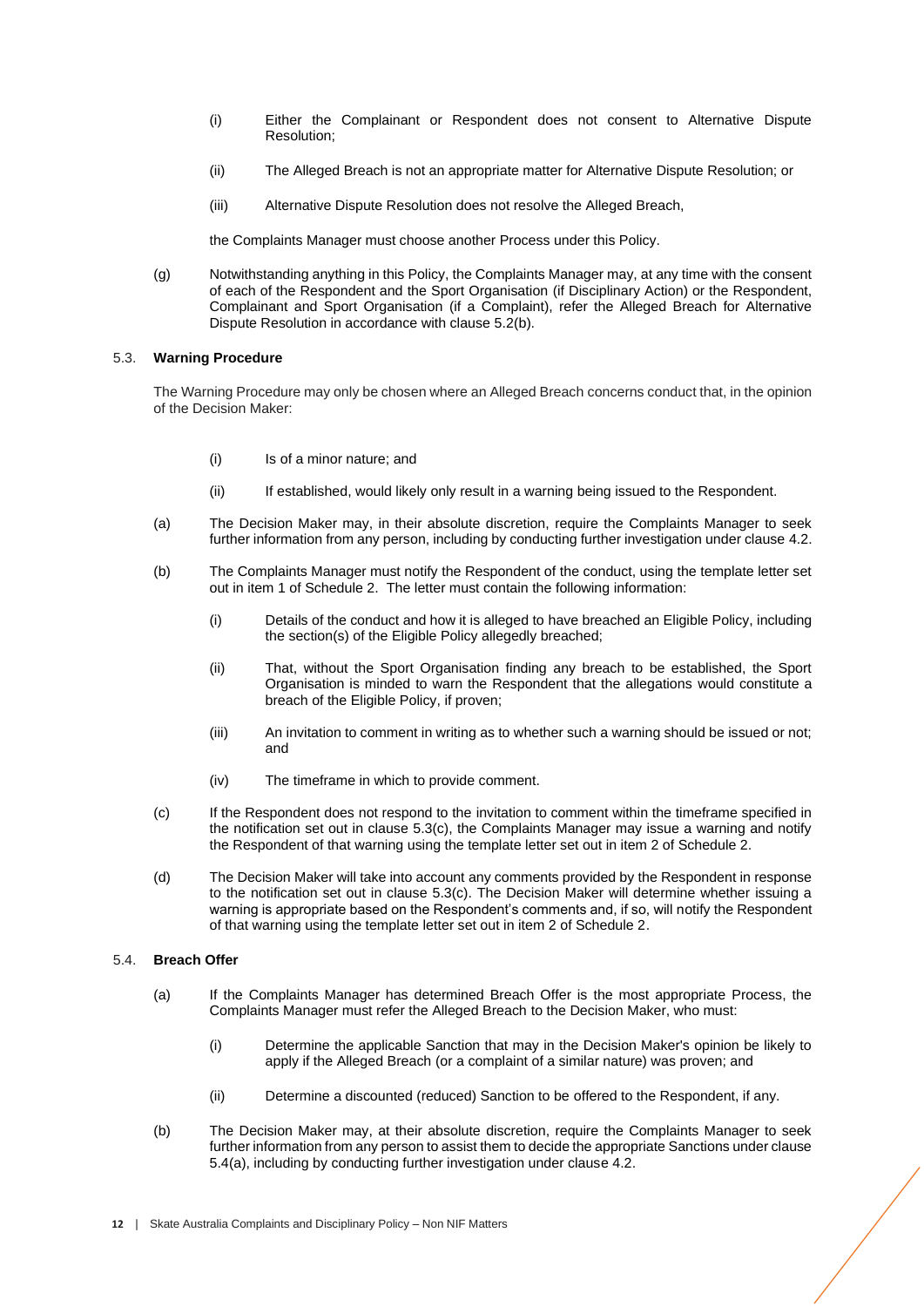- (c) The Complaints Manager must issue the Respondent with a breach notice, using the template letter set out in Schedule 3. The breach notice will:
	- (i) Notify the Respondent of details of the Alleged Breach, including the alleged conduct and relevant section(s) of the Eligible Policy allegedly breached;
	- (ii) State the proposed Sanction for the Alleged Breach and, if applicable, any proposed discounted Sanction;
	- (iii) State that the Sanction is to be publicly disclosed (if applicable);
	- (iv) State that the Respondent has a right to a hearing in relation to the Alleged Breach and/or the proposed Sanction;
	- (v) State that the Respondent may admit the Alleged Breach, waive their right to a hearing and accept the proposed Sanction or proposed discounted Sanction (if applicable);
	- (vi) State that if the Respondent does not respond within 14 days of receipt of the Breach Notice, they will be deemed to have admitted the Alleged Breach, waived their right to a hearing and accepted the proposed Sanction;
	- (vii) State that any response to the Breach Notice must be made to the relevant Sport Organisation, and provide the Respondent with the contact details of the relevant Complaints Manager; and
	- (viii) Be provided to the Respondent, Skate Australia and Sport Organisation (if applicable).
- (d) In response to the breach notice, a Respondent may:
	- (i) Admit the Alleged Breach, waive their right to a hearing and accept the proposed Sanction or proposed discounted Sanction;
	- (ii) Dispute the Alleged Breach and/or proposed Sanction, in which case the Alleged Breach will be referred to a Hearing Tribunal under this Policy; or
	- (iii) Not respond, in which case they will be deemed to have admitted the Alleged Breach, waived their right to a hearing and accepted the proposed Sanction.
- (e) A Respondent has 14 days from receipt of the breach notice to notify the relevant Complaints Manager of their decision.
- (f) Where a Respondent admits the Alleged Breach, waives their right to a hearing and accepts the Sanction, or is deemed to have done so, the Relevant Complaints Manager must take all necessary steps to impose and implement the Sanction (if applicable) and proceed to finalising the matter in accordance with clause [7.](#page-15-0)
- (g) If the Respondent disputes the Alleged Breach and/or Sanction:
	- (i) If the Alleged Breach is at Affiliate or State level, the relevant Complaints Manager must:
		- (A) Seek the consent of Skate Australia to refer the Alleged Breach to the NST General Division and, if given, Skate Australia will:
			- 1. Refer the matter if it is an NST Eligible Matter; or
			- 2. Apply to the NST CEO for approval if neither an NST Eligible or NST Excluded Matter, failing which it must be dealt with under clause  $5.4(q)(i)(B)$ ; or
		- (B) If the consent of Skate Australia is not given, or if the NST cannot deal with the matter, refer the Alleged Breach to an Internal Tribunal.
	- (ii) If the Alleged Breach is at national level, the Skate Australia Complaints Manager must: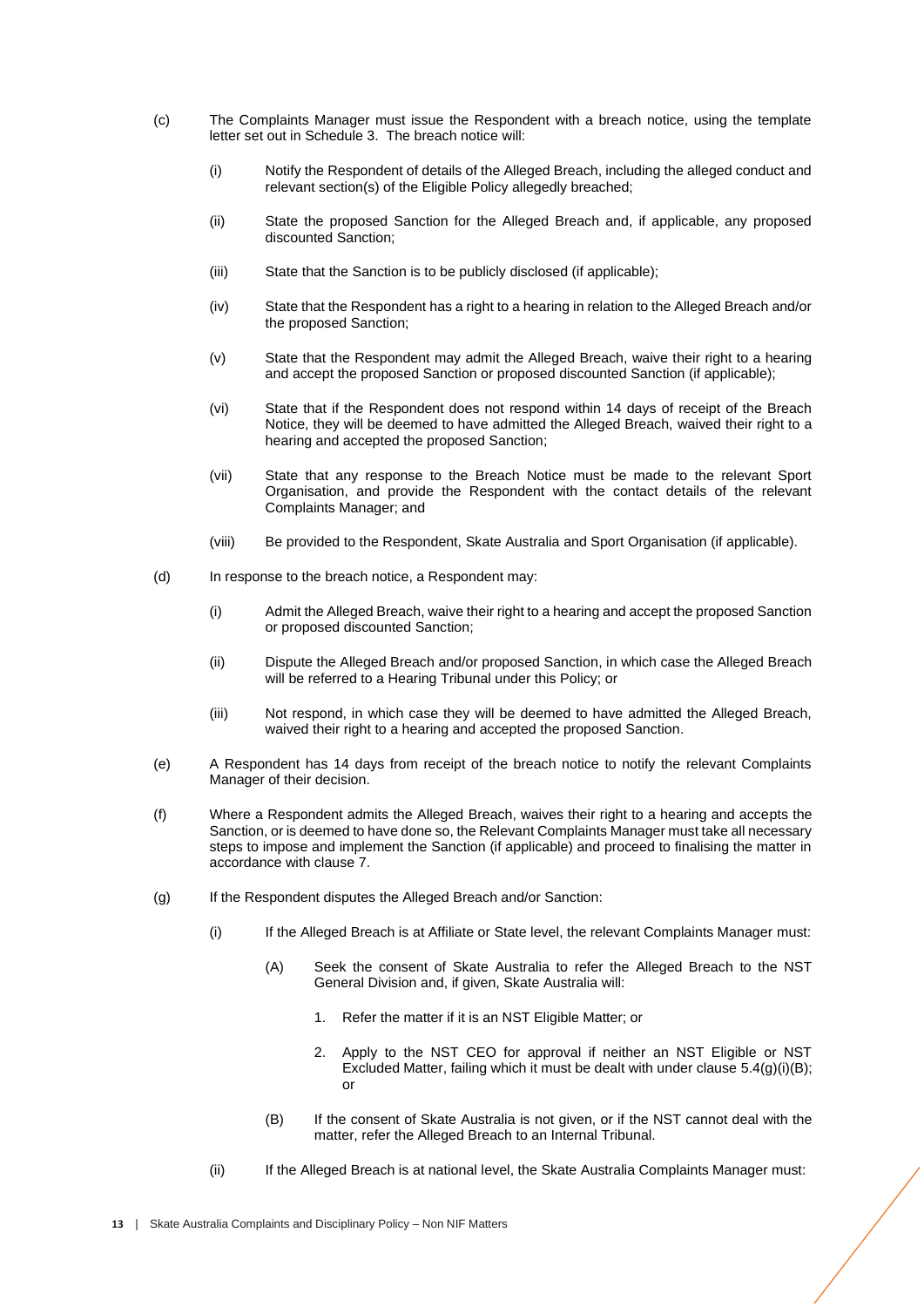- (A) If an NST Eligible Matter, refer the Alleged Breach to the NST General Division; or
- (B) If neither an NST Eligible or NST Excluded Matter, apply to the NST CEO for approval to hear the matter in the NST General Division, failing which it must be dealt with under clause  $5.4(q)(ii)(C)$ ; or
- (C) If the NST cannot deal with the matter, refer the Alleged Breach to an Internal Tribunal.
- (h) Where an application to the NST for arbitration is made, Skate Australia is responsible for making the application. The application fee may be paid by one party, or by the parties together, apportioned as agreed between them. Service Charges may also be payable to the NST, which will be negotiated as between the parties to the dispute and the NST at the Preliminary Conference, and determined by the NST CEO.

## <span id="page-13-1"></span>5.5. **External Referral**

- (a) The Complaints Manager may, at any time before or while dealing with an Alleged Breach under this Policy, refer the Alleged Breach to an external organisation (such as Sport Integrity Australia, a law enforcement or regulatory authority, a child protection agency, State/Territory fair trading authority, or the Australian Securities & Investments Commission).
- (b) If an external referral is made, the Complaints Manager may suspend the chosen Process pending external resolution. The Complaints Manager must notify the Complainant (if any) and Respondent in writing of any such decision unless directed not to do so by the external referral organisation.
- (c) If the Process is suspended due to an external referral, the Complaints Manager must refer the Alleged Breach to the Decision Maker to determine whether any Provisional Action should be taken against the Respondent under claus[e 4.6.](#page-9-1)
- (d) If the Alleged Breach is not resolved by the external referral organisation and is referred back to the Complaints Manager, the Complaints Manager may resume the Process.

## <span id="page-13-0"></span>5.6. **Sanctions**

- (a) Where a Respondent is found to have committed a breach of an Eligible Policy, the Decision Maker, NST and the Hearing Tribunal (if applicable) have absolute discretion to determine the appropriate Sanction imposed on a Respondent, including as to whether a combination of measures is to be imposed, and the terms and the period of any measures.
- (b) Without limiting the discretion in clause [5.6\(](#page-13-0)a), the Sanctions that may be imposed on a Respondent include, but are not limited to:
	- (i) A reprimand;
	- (ii) Verbal or written apology;
	- (iii) Direction to attend counselling or training to address their behaviour;
	- (iv) Suspended sentence and/or good behaviour period;
	- (v) Removal of accreditation;
	- (vi) Removal of awards (such as life membership);
	- (vii) Exclusion from a particular event or events, competition or activity;
	- (viii) Suspension of membership from Skate Australia or other Sport Organisation and any other Members or Affiliates;
	- (ix) Suspension from such activities or events held by or under the auspices of Skate Australia or other Sport Organisation;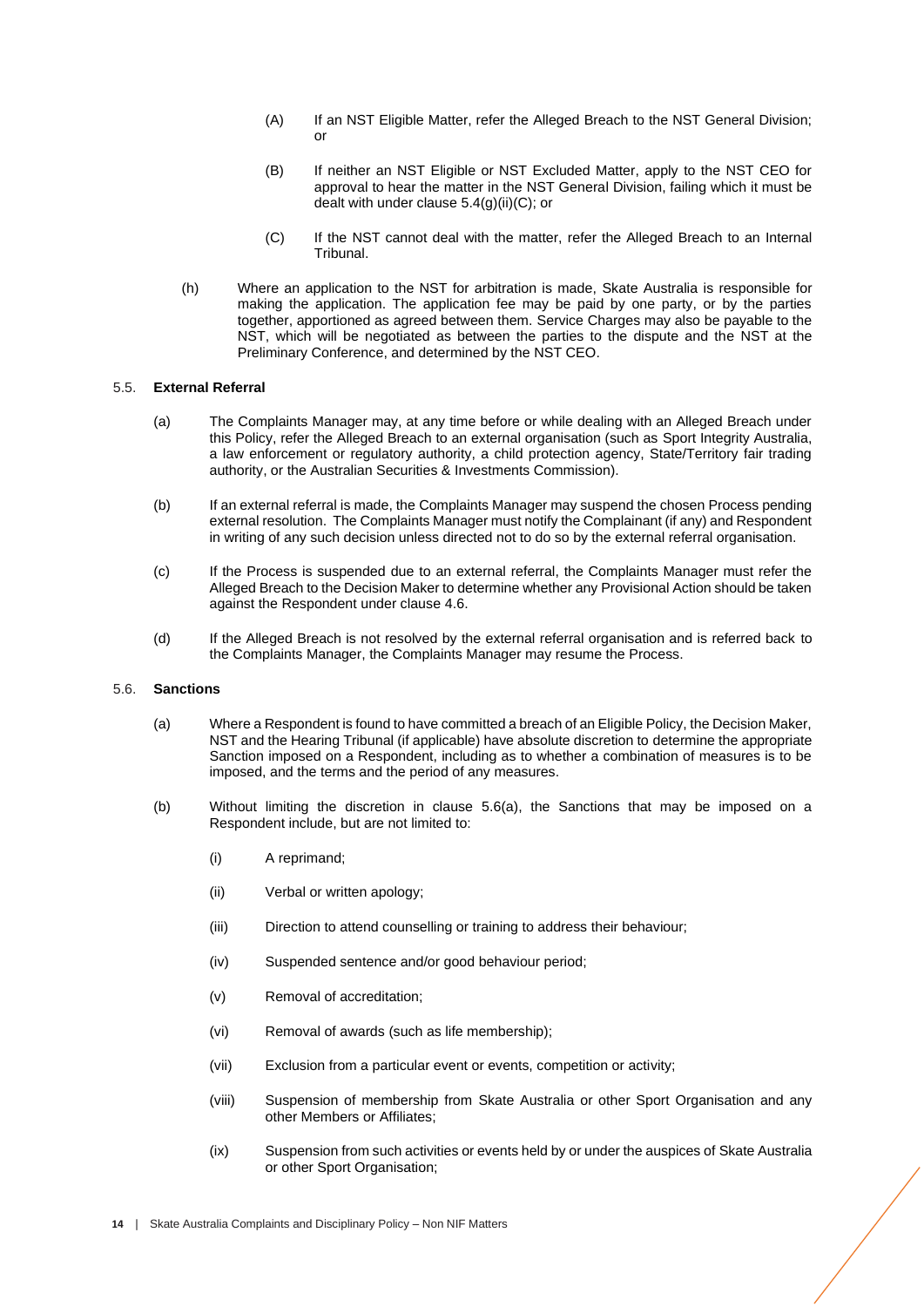- (x) Suspension for a specified period and/or termination of any rights, privileges and benefits provided by Skate Australia or other Sport Organisation;
- (xi) Expulsion from a Sport Organisation; and/or
- (xii) Any other form of discipline that is considered appropriate.
- (c) Without limiting the discretion afforded in clause [5.6\(](#page-13-0)a), the following factors will be considered when determining the appropriate Sanction:
	- (i) The nature and seriousness of the behaviour or incidents;
	- (ii) The considerations (if any) of the Complainant;
	- (iii) The contrition, or lack thereof, of the Respondent;
	- (iv) Any Provisional Action taken in relation to the Alleged Breach;
	- (v) The effect of the Sanction on the Respondent including any personal, professional or financial consequences;
	- (vi) If there have been relevant prior warnings or disciplinary action against the Respondent; and
	- (vii) If there are any aggravating or mitigating circumstances.
- (d) If there is more than one breach of an Eligible Policy, where appropriate, the Sanction may be imposed having regard to all of the breaches considered together, and the seriousness of the overall conduct in question.
- (e) Sanctions imposed under this Policy shall commence from the date of the decision, unless otherwise directed.

## 5.7. **Recognition of decisions**

Any Provisional Action or final adjudications on an applicable Sanction under this Policy shall be recognised and respected by all other Sport Organisations automatically upon receipt of notice of the Provisional Action or Sanction without need for any further formality. Each Sport Organisation shall take all steps legally available to it to enforce and give effect to the Sanction.

# <span id="page-14-0"></span>**6. Hearing Tribunals**

# 6.1. **Arbitration in the NST**

- <span id="page-14-1"></span>(a) If arbitration is sought in the NST General Division, the NST:
	- (i) Will determine whether the Provisional Action imposed is disproportionate; or
	- (ii) Will arbitrate the Alleged Breach, determine whether a Sanction be imposed and, if so, what Sanction in accordance with clause [5.6.](#page-13-0)
- (b) The procedure for an arbitration in the NST will be in accordance with the NST Legislation.

## <span id="page-14-3"></span><span id="page-14-2"></span>6.2. **Internal Tribunal**

- (a) If an Internal Tribunal is required, the relevant Complaints Manager must convene an Internal Tribunal to:
	- (i) Determine whether the Provisional Action imposed is disproportionate; or
	- (ii) Arbitrate the Alleged Breach, determine whether a Sanction be imposed and, if so, what Sanction in accordance with clause [5.6.](#page-13-0)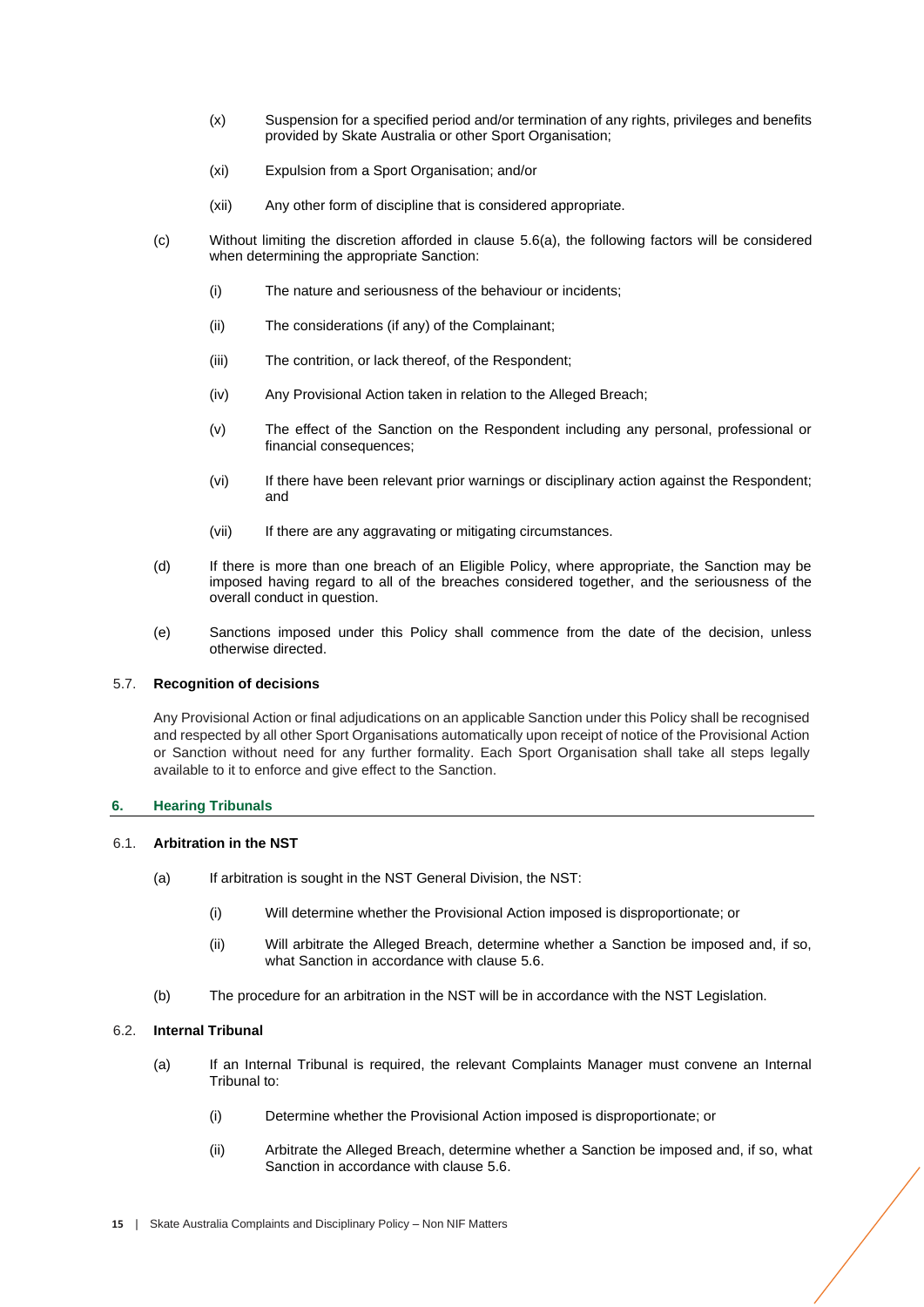(b) An Internal Tribunal convened under this clause will comply with the tribunal procedure outlined in Schedule 4.

## 6.3. **Notification of Hearing Tribunal decision**

The Hearing Tribunal will notify the parties of the decision in accordance with its relevant procedures (including the procedure in Schedule 4 for the Internal Tribunal) and the relevant Complaints Manager must, subject to any appeal under clause 7, comply with clause 8.3.

# <span id="page-15-0"></span>**7. Appeals**

# 7.1. **Decisions subject to appeal**

- (a) A decision of a Hearing Tribunal under clauses [6.1\(](#page-14-1)a)(ii) or [6.2\(](#page-14-3)a)(ii) may be appealed as set out in this clause 7.
- (b) A decision of a Hearing Tribunal under clauses [6.1\(](#page-14-1)a)(i) o[r 6.2\(](#page-14-3)a)(i) is not subject to appeal.

# 7.2. **Persons entitled to appeal**

The following persons are entitled to appeal the decision of a Hearing Tribunal under clauses [6.1\(](#page-14-1)a)(ii) or [6.2\(](#page-14-3)a)(ii) of this Policy (each an **Appellant**):

- (a) A Respondent; or
- (b) Skate Australia and any Sport Organisation which has managed the Process that is the subject of the Hearing Tribunal.

# <span id="page-15-2"></span>7.3. **Grounds of appeal**

The decision of a Hearing Tribunal can only be appealed on the following Grounds of Appeal:

- (a) The Hearing Tribunal failed to abide by this Policy and/or the NST Legislation (as the case may be) and such failure resulted in a denial of natural justice; and/or
- (b) No reasonable decision maker in the position of the Hearing Tribunal, based on the material before them, could reasonably make such a decision.

## <span id="page-15-1"></span>7.4. **Notice of appeal**

- (a) To submit a valid notice of appeal, an Appellant must, within 14 days of the date of receipt of the decision made by the Hearing Tribunal:
	- (i) If the Hearing Tribunal was the NST General Division:
		- (A) Lodge an 'Application for an Appeal' form with the NST, which must state in full their Grounds of Appeal;
		- (B) Pay the requisite application fee; and
		- (C) Serve, by email, by post, or physically, on the other party to the appeal a copy of the 'Application for an Appeal'; or
	- (ii) If the Hearing Tribunal was an Internal Tribunal:
		- (A) If the Alleged Breach is an NST Excluded Matter:
			- 1. Lodge with the relevant Complaints Manager the Notice of Appeal stating they wish to appeal, which states in full their Grounds of Appeal, including any relevant documents as annexures;
			- 2. Pay the appeal fee as set from time to time by the Sport Organisation; and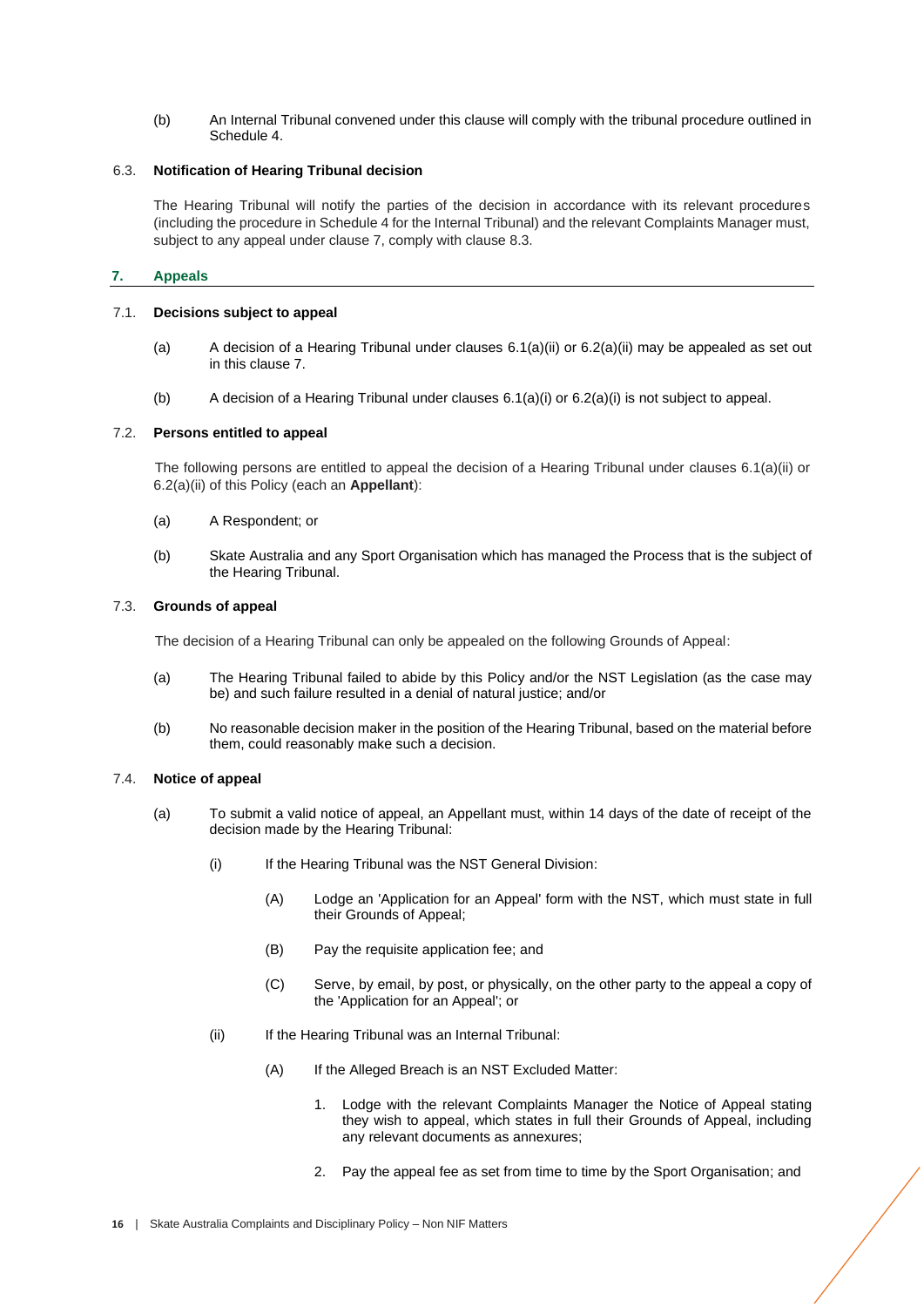- 3. Serve, by email, by post, or physically, on the other party to the appeal a copy of the Notice of Appeal on the other parties; or
- (B) If the Alleged Breach is at national level and is either an NST Eligible Matter, or not an NST Excluded Matter:
	- 1. Lodge an 'Application for an Appeal' form with the NST, which must state in full their Grounds of Appeal:
	- 2. Pay the requisite application fee; and
	- 3. Serve, by email, by post, or physically, on the other party to the appeal a copy of the 'Application for an Appeal',

(together, a **Notice of Appeal**).

- (b) If an appeal is lodged under:
	- (i) Clause  $7.4(a)(i)$ , the matter must be dealt with in the NST Appeals Division:
	- $(iii)$  Claus[e 7.4\(](#page-15-1)a)(ii)(A), the matter must be dealt with by an Internal Appeals Tribunal;
	- (iii) Clause [7.4\(](#page-15-1)a)(ii)(B) and it is neither an NST Eligible or NST Excluded Matter, may apply to the NST CEO for approval, and if the NST CEO does not approve the matter, it must be dealt with by an Internal Appeals Tribunal; or
	- $(iv)$  Clause [7.4\(](#page-15-1)a)(ii)(B) and it is an NST Eligible Matter, it must be dealt with by the NST Appeals Division.

#### 7.5. **Appeals in the NST Appeals Division**

- (a) If an Appellant lodges a valid Notice of Appeal in the NST Appeals Division, the NST will determine the matter.
- (b) The procedure for an appeal in the NST Appeals Divisions will be in accordance with clause [7.4](#page-15-1) and the NST Legislation.

## <span id="page-16-1"></span>7.6. **Internal Appeals Tribunal**

- (a) If an Appellant lodges a valid Notice of Appeal to be dealt with by an Internal Appeals Tribunal, the Internal Appeals Tribunal will determine the matter.
- (b) The procedure for an appeal in an Internal Appeals Tribunal will be in accordance with clause [7.4](#page-15-1) and Schedule 5.

#### <span id="page-16-0"></span>7.7. **Determination for Appeal Tribunal**

The Appeals Tribunal's arbitration of the appeal:

- (a) Must determine, to the Standard of Proof, whether one or both Grounds of Appeal (as applicable) are proven, and must not rehear the matter or the facts of the Alleged Breach; and
- (b) May result in the Appeals Tribunal:
	- (i) Dismissing the appeal;
	- (ii) Upholding the appeal;
	- (iii) Imposing any of the Sanctions set out in claus[e 5.6;](#page-13-0)
	- (iv) Reducing, increasing or otherwise varying any Sanction imposed by the Hearing Tribunal under the Policy,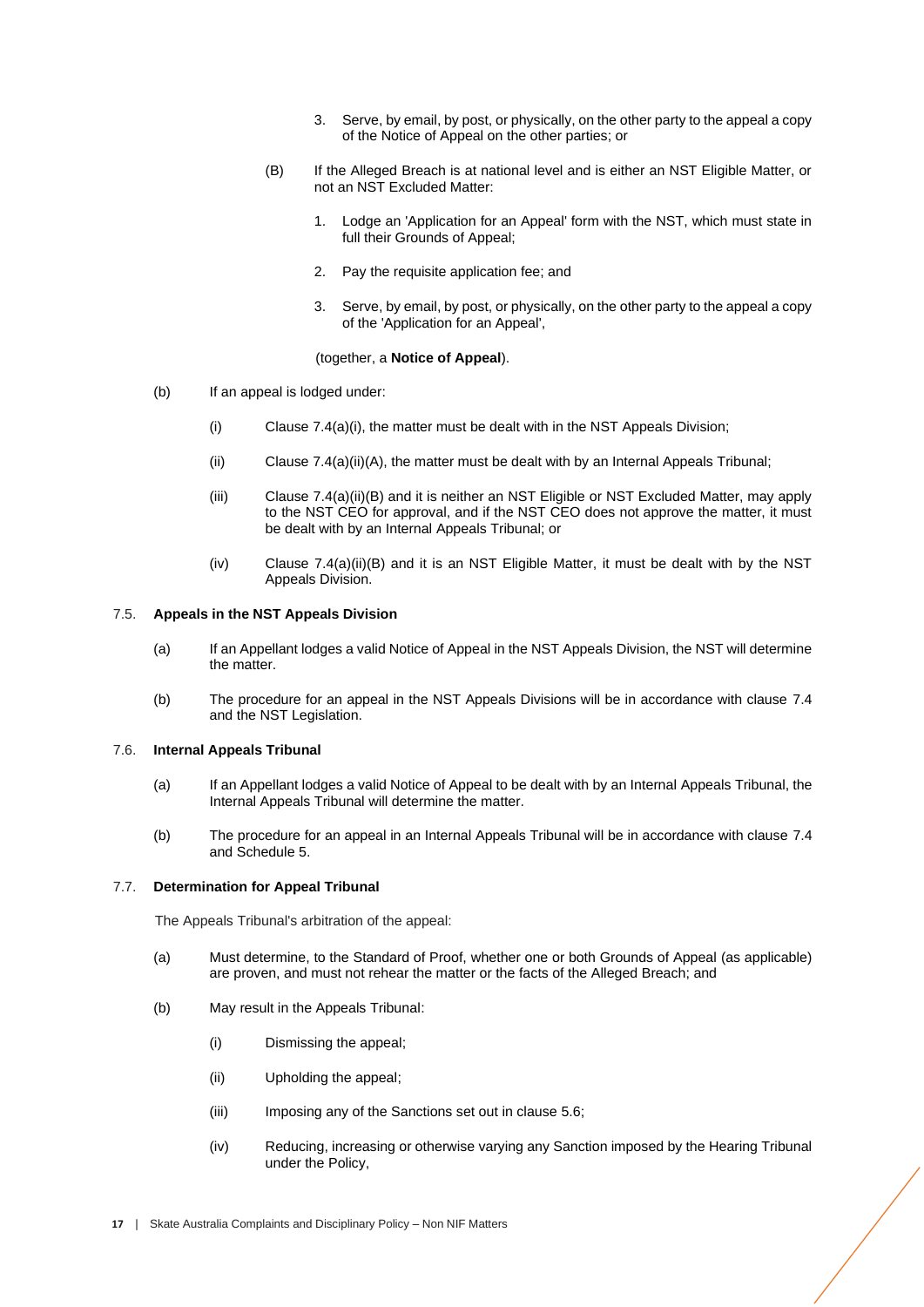in accordance with claus[e 7.7\(](#page-16-0)a) but otherwise in such manner as it thinks fit.

## 7.8. **Notification of Appeal Tribunal decision**

The Appeal Tribunal will notify the parties to the proceeding of the decision in accordance with its relevant procedures, after which the relevant Complaints Manager will proceed to finalise the matter in accordance with clause [8.3.](#page-17-1)

# <span id="page-17-0"></span>**8. Finalising Alleged Breaches**

# 8.1. **Finalisation of Process**

- (a) A Process will be finalised, and an outcome reached when:
	- (i) Warning Procedure when the relevant Sport Organisation notifies the relevant parties of its determination under claus[e 5.3;](#page-11-1)
	- (ii) Breach Offer where the Respondent admits the Alleged Breach, waives their right to a hearing and accepts the Sanction, or is deemed to have done so under clause [5.4\(](#page-11-0)d);
	- (iii) Hearing Tribunal where the parties to the proceeding are notified of the decision and no appeal has been filed; or
	- (iv) Appeal Tribunal where the parties to the proceeding are notified of the decision.
- (b) Once the applicable Process (including any appeal) under this Policy has concluded, the decision is final and binding on all parties involved and there is no further right of appeal to any external body or tribunal.

## 8.2. **Notification of outcome**

- (a) When a Process is finalised, the relevant Complaints Manager must notify the Complainant (if any) and Respondent of the outcome of an Alleged Breach, in writing, unless otherwise provided for in this Policy.
- (b) If the dispute arose at the:
	- (i) Affiliate level, the Complaints Manager must notify the relevant Member Organisation and Skate Australia; or
	- (ii) Member Organisation level, the Complaints Manager must notify Skate Australia.
- (c) A Sport Organisation may, as required, disclose the matters referred to in claus[e 2.7\(](#page-5-0)b).

## <span id="page-17-1"></span>8.3. **Recording decisions and outcomes**

- (a) Each Sport Organisation shall keep records of all Alleged Breaches in keeping with the template register provided in Annexure A, for a minimum of 7 years from the date the Process is finalised for an Alleged Breach under this Policy. Records will include at a minimum a record, including dates where relevant, of:
	- (i) The Alleged Breach;
	- (ii) The Complainant;
	- (iii) The Respondent;
	- (iv) The Process;
	- (v) The Outcome; and
	- (vi) Any Sanctions and/or Provisional Action imposed.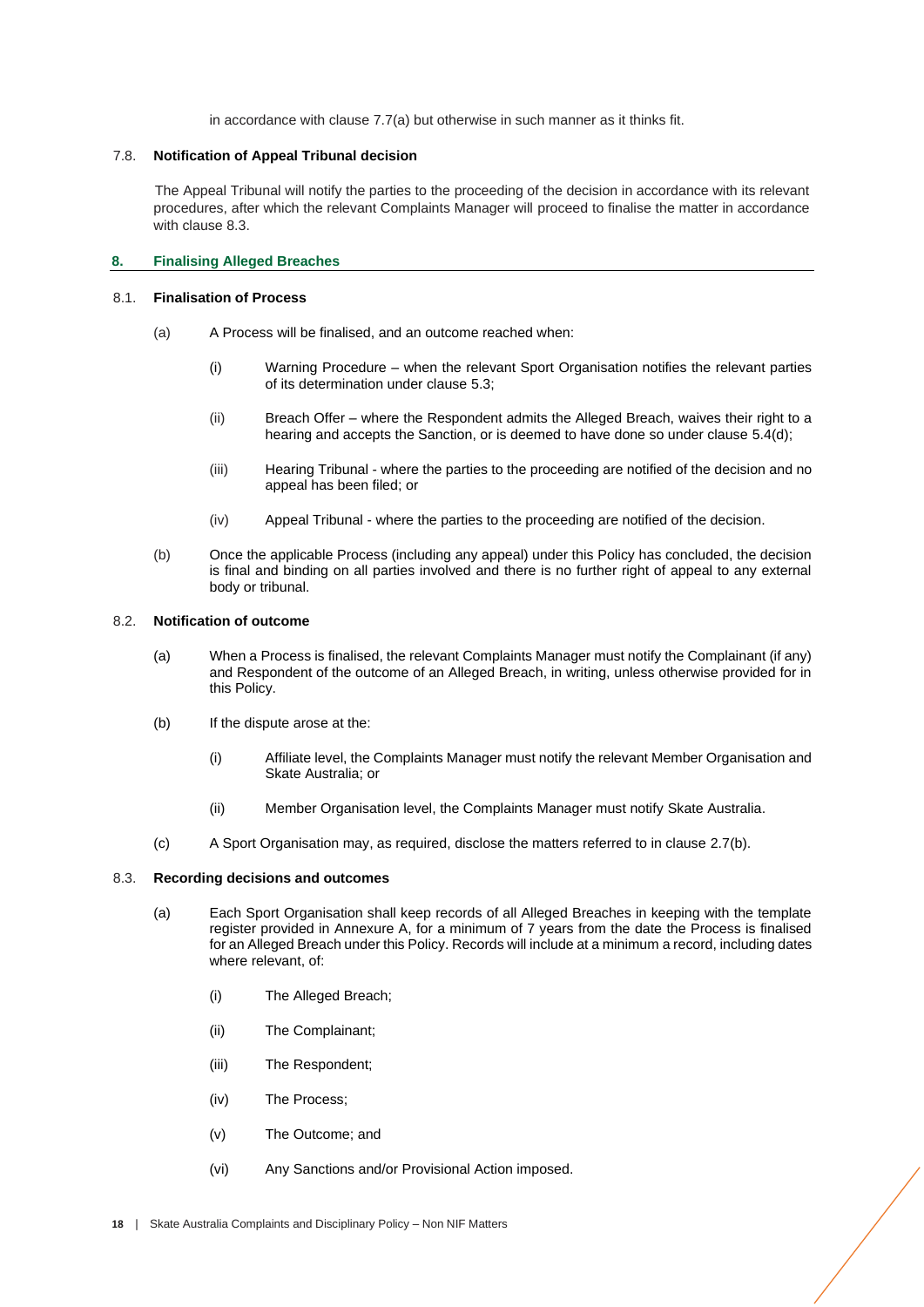## (b) Records must be maintained in a secure and confidential place, which may be electronically.

## <span id="page-18-0"></span>**9. Interpretation and other information**

#### 9.1 **Commencement**

This Policy commences on the date outlined on the front cover (**Commencement Date**).

## 9.2 **Prior Alleged Breaches**

Alleged Breaches relating to conduct which occurred prior to the Commencement Date:

- (a) Must be dealt with under the policies and processes of Skate Australia or relevant Sport Organisations existing at the time the complaint was made, regardless of where that Complaint is at in that process;
- (b) Cannot be resubmitted to a Sport Organisation under this Policy; and
- (c) Are not subject to any appeal under this Policy.

#### 9.3 **Requirements for Sport Organisations**

Sport Organisations must adopt and implement this Policy as their complaints management policy for complaints arising under all Eligible Policies.

#### 9.4 **Interpretation**

- (a) Any document required to be provided under this Policy may be given by:
	- (i) sending it to an email or other electronic address, or to a postal address, nominated by the recipient party; or
	- (ii) email, post or hand delivering it to that party's registered office.
- (b) A document is taken to have been received under this Policy if sent by email or other electronic transmission, on the date of transmission, or if hand delivered, on the date of delivery or if sent by post, 5 business days after it was sent.
- (c) Members are responsible for keeping their contact details up to date with Skate Australia/their Sport Organisation. Delivery to the last known address is sufficient in circumstances where the current whereabouts of a Member is not known.

# 9.5 **Amendment**

- (a) A Sport Organisation may amend this Policy from time to time and must make the new version available on its website as soon as possible, including the date on which any amendments take effect.
- (b) Any Alleged Breach under this Policy which is not finalised at the time of an amendment to this Policy will continue to be processed under the substantive provisions of this Policy in force at the time a Sport Organisation receives the Complaint Form or commences the Disciplinary Action, unless a Sport Organisation and/or a Hearing Tribunal determines the principle of "lex mitior" appropriately applies in the circumstances.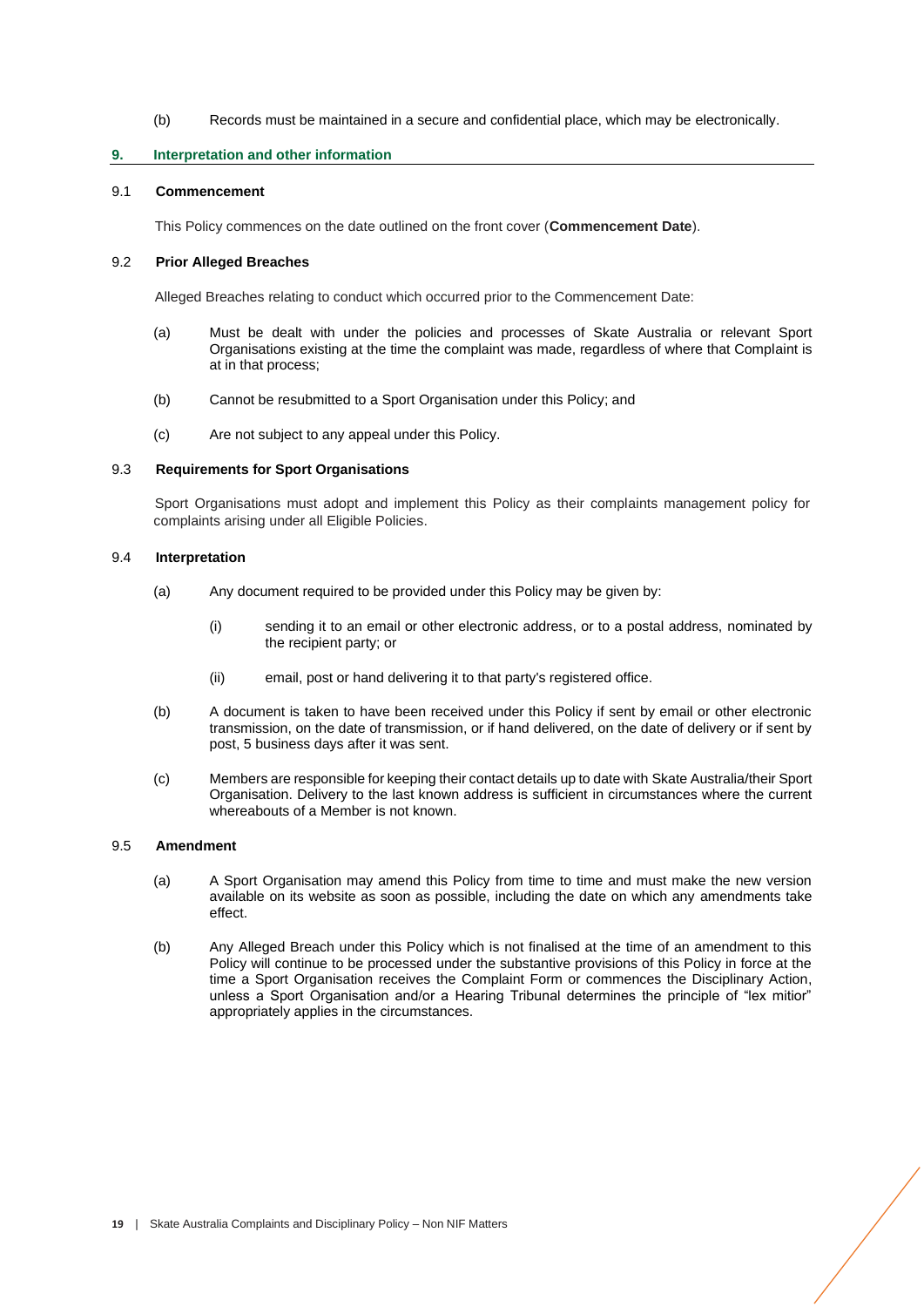# **SCHEDULE 1**

# **Complaint Form**

<span id="page-19-0"></span>

| <b>Internal Use Only</b>                                                                                                                                                                                                                                                           |                                                                                                                       |                                                                                                                               |                                                            |  |  |  |  |  |
|------------------------------------------------------------------------------------------------------------------------------------------------------------------------------------------------------------------------------------------------------------------------------------|-----------------------------------------------------------------------------------------------------------------------|-------------------------------------------------------------------------------------------------------------------------------|------------------------------------------------------------|--|--|--|--|--|
| Name of person receiving<br>Complaint                                                                                                                                                                                                                                              |                                                                                                                       |                                                                                                                               | Date Complaint Form<br>Received:<br>$\sqrt{2}$<br>$\prime$ |  |  |  |  |  |
| How was the Complaint<br>received                                                                                                                                                                                                                                                  |                                                                                                                       |                                                                                                                               |                                                            |  |  |  |  |  |
| <b>Complainant to Complete</b>                                                                                                                                                                                                                                                     |                                                                                                                       |                                                                                                                               |                                                            |  |  |  |  |  |
| Name of Complainant                                                                                                                                                                                                                                                                |                                                                                                                       |                                                                                                                               |                                                            |  |  |  |  |  |
|                                                                                                                                                                                                                                                                                    |                                                                                                                       |                                                                                                                               |                                                            |  |  |  |  |  |
|                                                                                                                                                                                                                                                                                    | $\Box$ Over 18                                                                                                        | $\Box$ Under 18                                                                                                               |                                                            |  |  |  |  |  |
| Complainant's contact<br>details                                                                                                                                                                                                                                                   | Phone:<br>Email:                                                                                                      |                                                                                                                               |                                                            |  |  |  |  |  |
| Complainant's role/position<br>within the Sport                                                                                                                                                                                                                                    | $\Box$ Administrator (volunteer)<br>$\square$ Parent<br>$\square$ Spectator<br>□ Support Personnel<br>$\Box$ Official | $\Box$ Board/Committee member<br>□ Athlete/player<br>□ Coach/Assistant Coach<br>□ Employee (paid)<br>□ Other (Please Specify) |                                                            |  |  |  |  |  |
| Name of person<br>complained about<br>(Respondent)                                                                                                                                                                                                                                 | $\Box$ Over 18                                                                                                        | $\Box$ Under 18                                                                                                               |                                                            |  |  |  |  |  |
| Respondent's role/position                                                                                                                                                                                                                                                         | $\Box$ Administrator (volunteer)<br>$\Box$ Parent<br>$\Box$ Spectator<br>□ Support Personnel<br>$\Box$ Official       | □ Board/Committee member<br>□ Athlete/player<br>□ Coach/Assistant Coach<br>□ Employee (paid)<br>□ Other (Please Specify)      |                                                            |  |  |  |  |  |
| Date/s of alleged breach/es<br>by Respondent                                                                                                                                                                                                                                       |                                                                                                                       |                                                                                                                               |                                                            |  |  |  |  |  |
| Location/s of alleged<br>breach/es by Respondent                                                                                                                                                                                                                                   |                                                                                                                       |                                                                                                                               |                                                            |  |  |  |  |  |
| Description of alleged<br>breach by Respondent<br>Please provide as much<br>information as possible,<br>including details of who<br>is involved, describe<br>what happened and<br>when, and how you<br>found out about the<br><b>breach</b> - attach further<br>pages if necessary |                                                                                                                       |                                                                                                                               |                                                            |  |  |  |  |  |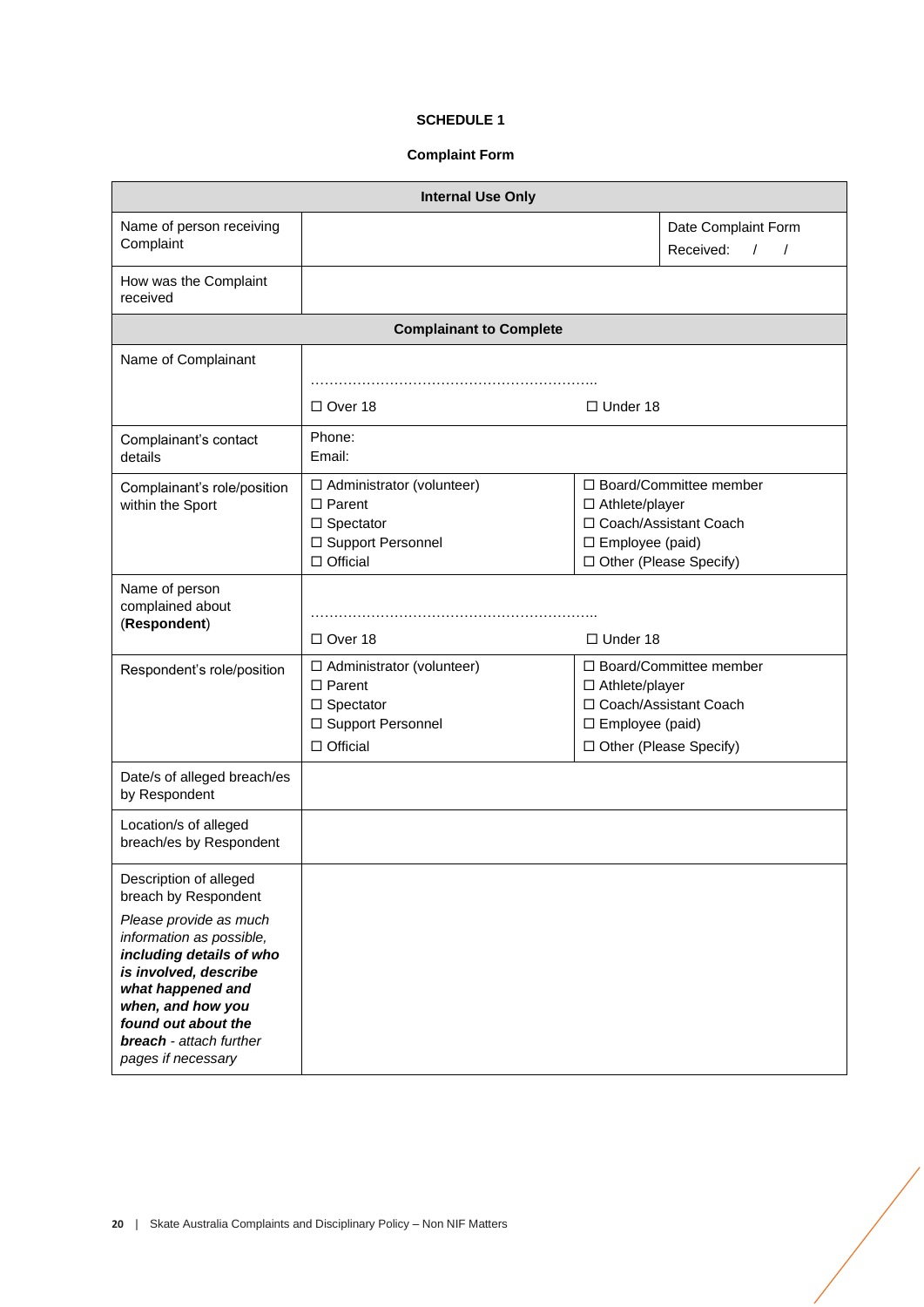| Witnesses (if any)                                                | Did anyone else witness this alleged breach by the Respondent?                                                                                                                                     |  |  |  |
|-------------------------------------------------------------------|----------------------------------------------------------------------------------------------------------------------------------------------------------------------------------------------------|--|--|--|
|                                                                   | $\square$ No<br>$\Box$ Yes<br>$\Box$ Not Sure                                                                                                                                                      |  |  |  |
|                                                                   | If 'Yes', please list the witnesses and their contact details (if known):                                                                                                                          |  |  |  |
|                                                                   | 1. Name:                                                                                                                                                                                           |  |  |  |
|                                                                   | Phone:                                                                                                                                                                                             |  |  |  |
|                                                                   | Email:                                                                                                                                                                                             |  |  |  |
|                                                                   | 2. Name:                                                                                                                                                                                           |  |  |  |
|                                                                   | Phone:                                                                                                                                                                                             |  |  |  |
|                                                                   | Email:                                                                                                                                                                                             |  |  |  |
|                                                                   | 3. Name:                                                                                                                                                                                           |  |  |  |
|                                                                   | Phone:                                                                                                                                                                                             |  |  |  |
|                                                                   | Email:                                                                                                                                                                                             |  |  |  |
| Level of the Sport at which<br>alleged breach occurred            | $\Box$<br>NSO level where they relate to behaviour, an incident or circumstances that<br>occurred at or involve individuals operating at the NSO level;                                            |  |  |  |
|                                                                   | $\Box$<br>SSA level where they relate to behaviour, an incident or circumstances that<br>occurred at or involve individuals operating at the State (Territory) Sporting<br>Association level; or   |  |  |  |
|                                                                   | Affiliate level - where it relates to behaviour, an incident or circumstances that<br>□<br>occurred at or involve individuals operating at the Affiliate level<br>(Association/League/Club level). |  |  |  |
| Eligible policy that<br>Respondent has allegedly<br>breached      |                                                                                                                                                                                                    |  |  |  |
| Sections allegedly<br>breached                                    |                                                                                                                                                                                                    |  |  |  |
| Does Complainant consent<br>to alternative dispute<br>resolution? | $\Box$ Yes<br>$\square$ No                                                                                                                                                                         |  |  |  |
| Signed by Complainant                                             | Signature:                                                                                                                                                                                         |  |  |  |
|                                                                   | Date:                                                                                                                                                                                              |  |  |  |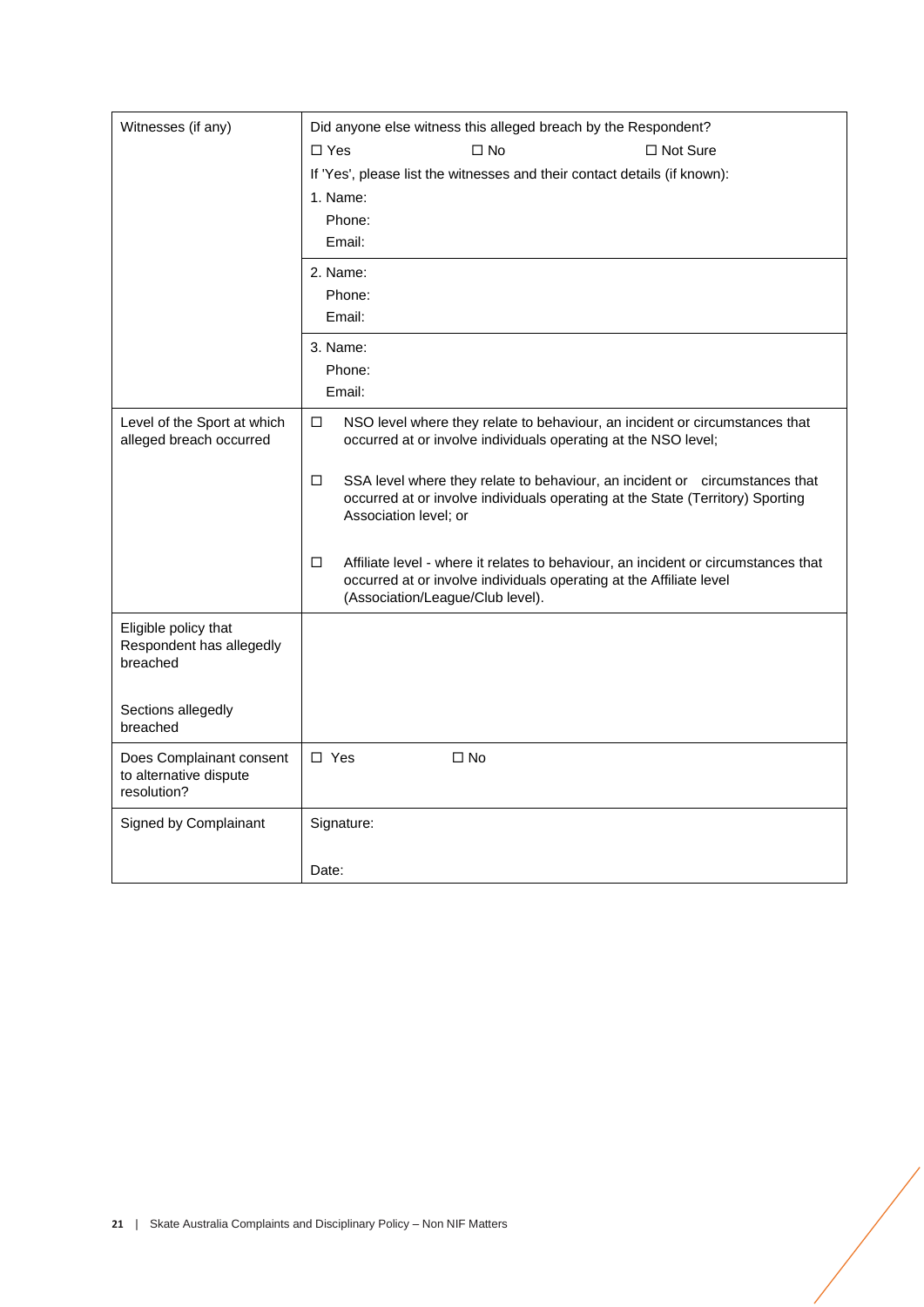## **SCHEDULE 2**

#### <span id="page-21-0"></span>**Item 1: Letter - Warning Procedure**

## **Skate Australia**

## **CONDUCT AND DISCIPLINARY POLICY - WARNING PROCEDURE**

## **Warning: Invitation to Comment**

# [insert name]

[address line 1]

[address line 2] **By email:** [insert email address]

# **Referral**

- 1. [insert Sport Organisation] (**Sport**) has received information (**Alleged Breach**) under its Conduct & Disciplinary Policy (**Policy**) alleging that you have breached an eligible policy of the Sport, as outlined below. A copy of the Policy is available at the Skate Australia website.
- 2. The Complaints Manager under the Policy has referred the Alleged Breach about you for resolution under the Warning Procedure.

## **Allegations**

- 3. The Alleged Breach was received by the Sport on [insert date]. **OR** The Sport was made aware of the Alleged Breach on **[insert date]**.
- 4. It is alleged in the Alleged Breach that you:
	- a) **[insert alleged conduct]**; and
	- b) **[++++++]**.
- 5. If the above allegations were to be established, your conduct would likely constitute a breach of the following policies of the Sport:
	- a) **[insert specific sections of policies allegedly breached]**; and
	- b) **[++++++]**.

## **Warning**

6. Without determining whether the allegations in the Alleged Breach are correct, or that the Alleged Breach is proven, Sport proposes to issue a warning that the allegations, if they were proven, would constitute a breach of the policies outlined at paragraph 5.

#### **Invitation to Comment**

- 7. You are invited to comment in writing on whether or not the warning should be issued.
- 8. Please provide your comments within 14 days, ending **5:00pm AEST on** [DAY] [MONTH] [YEAR].
- 9. The Complaints Manager will take into account any comments provided by you and determine whether issuing a warning is appropriate based on your comments.
- 10. If you have any questions or comments in relation to this letter, the Complaints Manager can be contacted by telephone on **[++++++]** or by email at **[++++++]**.

Yours faithfully

#### [insert signatory]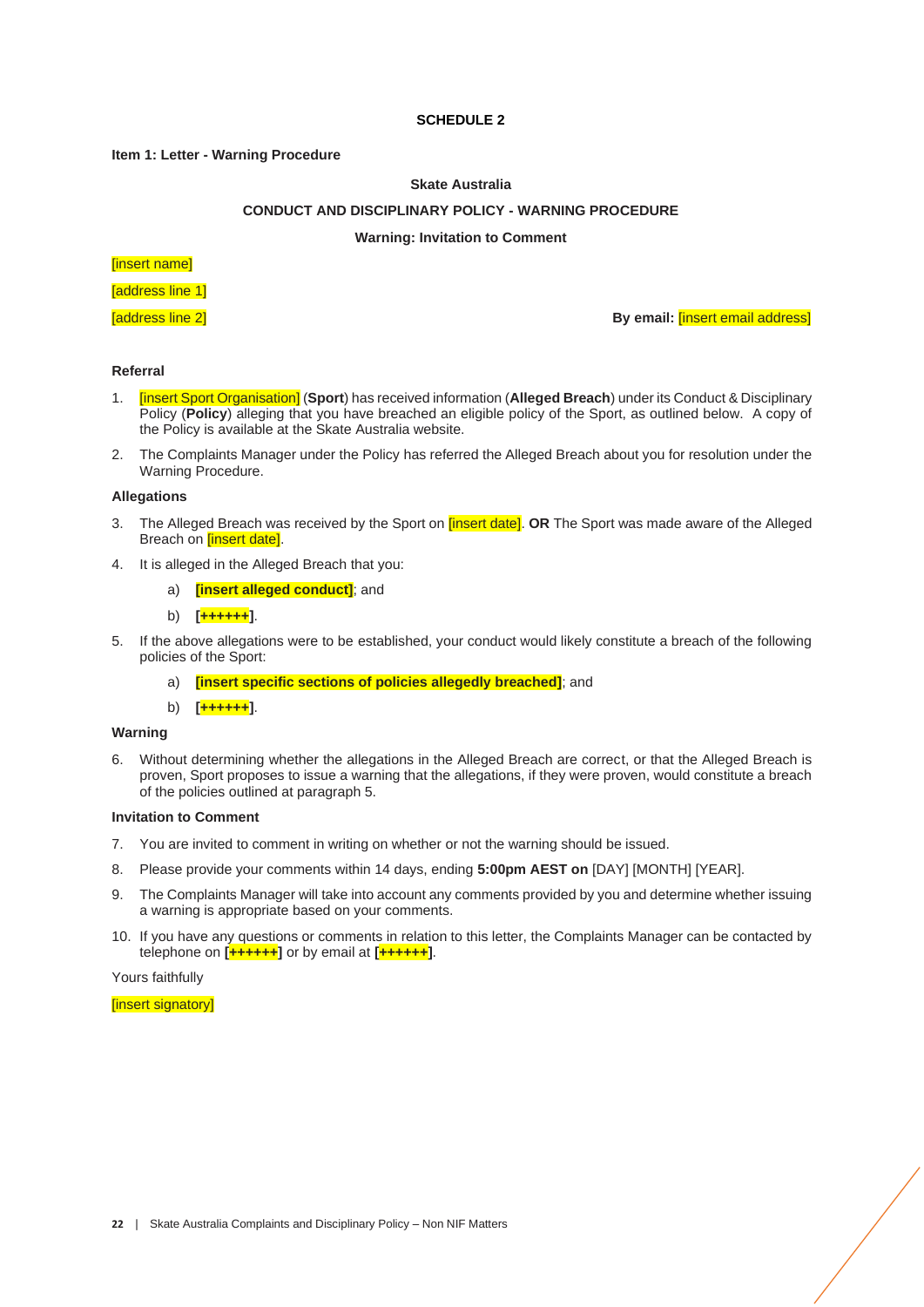## **Item 2: Notification - Warning Procedure**

## **Skate Australia**

## **CONDUCT AND DISCIPLINARY POLICY - WARNING PROCEDURE**

#### **Notification of Outcome**

[insert name]

**Taddress line 11** 

[address line 2] **By email:** [insert email address]

## **Allegations**

- 1. You were previously notified by notice dated *[insert date]* of an Alleged Breach of an eligible policy of the Sport, as outlined below.
- 2. It was alleged that you:
	- a) **[insert alleged conduct]**; and
	- b) **[++++++]**.
- 3. If the above allegations were to be established, your conduct would likely constitute a breach of the following policies of the Sport:
	- a) **[insert specific sections of policies allegedly breached]**; and
	- b) **[++++++]**.

# **Warning**

- 4. Without determining whether the allegations in the Alleged Breach were correct, or that the Alleged Breach is proven, Sport proposed to issue a warning that the allegations, if they were proven, would constitute a breach of the policies outlined at paragraph 3.
- 5. You were invited to comment on the proposed warning and whether or not that warning should be issued.

#### **Outcome**

- 6. Sport has taken your response into consideration in making its decision on whether or not to warn you in relation to your conduct.
- 7. Sport has decided that a warning is not appropriate in relation to your conduct. OR Sport formally warns you that the allegations made in the Alleged Breach, if they were proven, would constitute a breach of the policies outlined at paragraph 3.
- 8. Sport reserves its rights in relation to any separate or future allegations or complaints that you have breached a policy of Sport.
- 9. If you have any questions or comments in relation to this letter, the Complaints Manager can be contacted by telephone on **[++++++]** or by email at **[++++++]**.

Yours faithfully

**Insert signatoryl**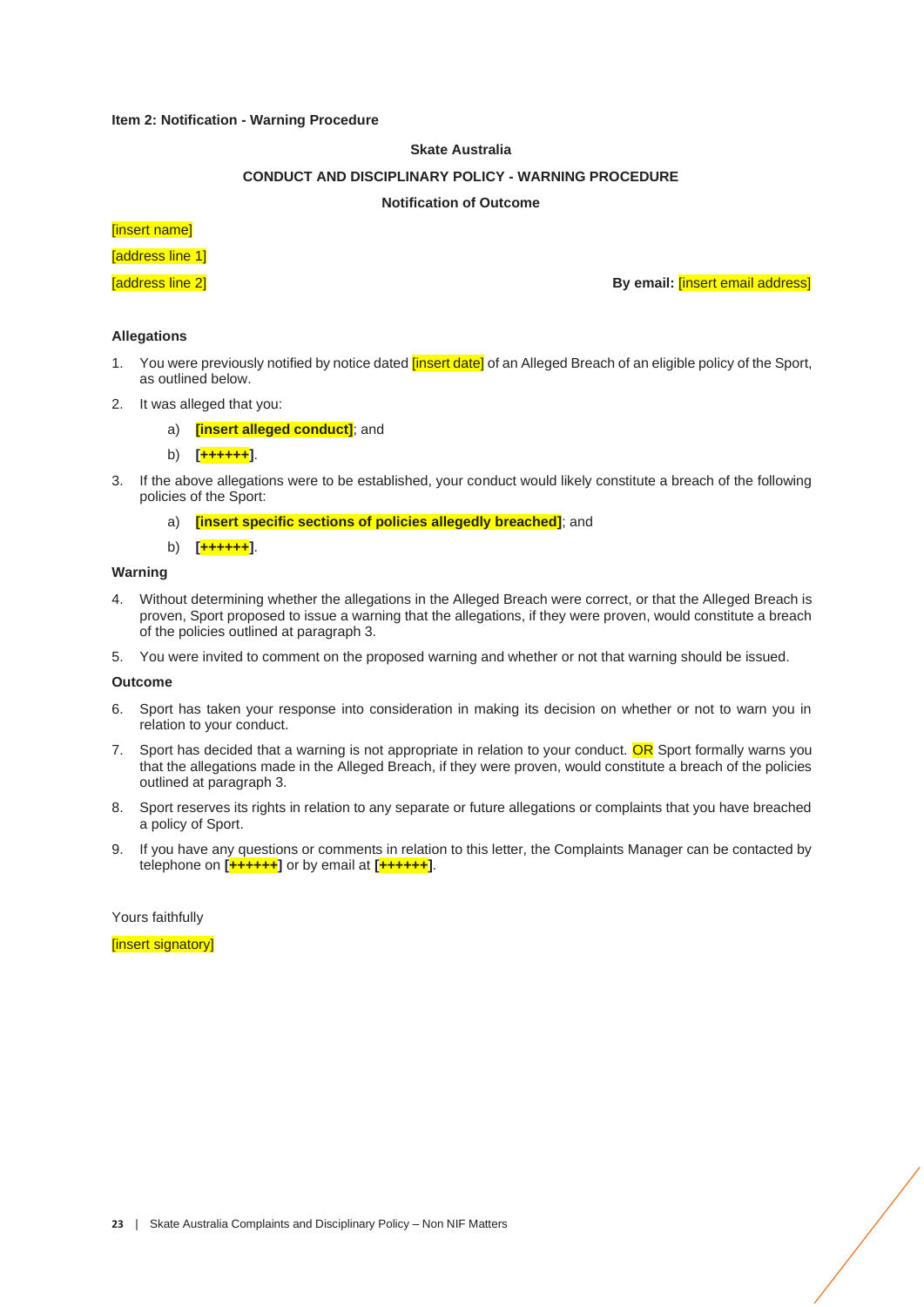# **SCHEDULE 3**

## **Letter - Breach Offer**

## **Skate Australia**

# **COMPLAINTS & DISPUTES POLICY - BREACH OFFER**

#### **Breach Offer**

<span id="page-23-0"></span>[insert name] [address line 1]

[address line 2] **By email:** [insert email address]

#### **Referral**

- 1. [insert Sport Organisation] (**Sport**) has received information (**Alleged Breach**) under its Conduct & Disciplinary Policy (Policy) alleging that you have breached an eligible policy of the Sport, as outlined below. A copy of the Policy is available at **[insert link]**.
- 2. The complaints manager under the Policy has referred the Alleged Breach about you for resolution under the Breach Offer Process.

## **Allegations**

- 3. The Alleged Breach was lodged by [insert name] and received by the Sport on [insert date]. **OR** The Sport was made aware of the Alleged Breach on *[insert date]*.
- 4. It is alleged in the Alleged Breach that you:
	- a) **[insert alleged conduct]**; and
	- b) **[++++++]**.
- 5. As a result of the above allegations, it is alleged that you have consequently breached the following eligible policies of the Sport:
	- a) **[insert specific sections of eligible policies allegedly breached]**; and
	- b) **[++++++]**.

# **Sanction**

- 6. If a breach of the type outlined in the Alleged Breach was fully proven, Sport would ordinarily impose the following sanction:
	- a) **[insert applicable sanction]**; and
	- b) **[++++++]**.
- 7. In accordance with the Policy, to resolve the Alleged Breach using the Breach Offer Process, if you accept the alleged breach occurred without a hearing, Sport will offer you a sanction as follows:
	- a) **[insert applicable sanction]**; and
	- b) **[++++++]**.

#### **Decision**

- 8. You are entitled to decide either to accept your alleged breach occurred, and the proposed sanction that will be imposed by Sport set out at paragraph 7, or alternatively dispute the alleged breach and/or proposed sanction.
- 9. If you dispute the alleged breach and/or proposed sanction, the Alleged Breach will be referred to a hearing tribunal for determination under the Policy.

# **Notification**

10. Please advise Sport's complaints manager of your decision to either accept the alleged breach and proposed sanction or dispute the breach and/or sanction and proceed to a hearing tribunal, by signing and returning the below 'Acknowledgement' to the complaints manager at *linsert contact address*].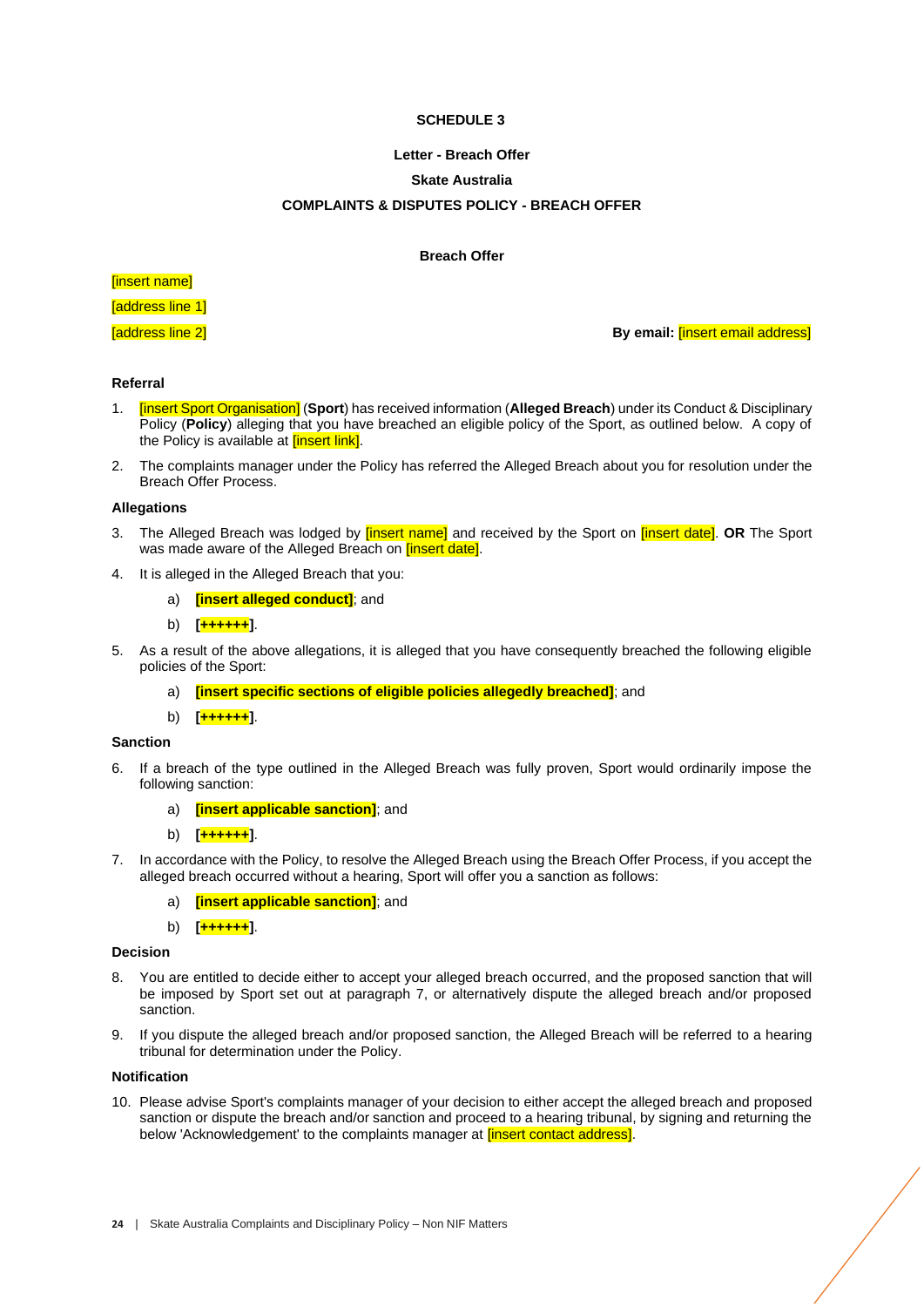- 11. You must advise the complaints manager of your decision within 7 days of the date of this letter, failing which you will be deemed to have accepted the breach occurred and the proposed sanction will automatically commence.
- 12. Unless you dispute the alleged breach and/or proposed sanction, the proposed sanction will commence on the earlier of the date you notify the complaints manager of your acceptance, or the end of the date 14 days from the date of this letter.
- 13. If you have any questions in relation to this Breach Offer, the complaints manager can be contacted by telephone on **[++++++]** or by email at **[++++++]**.

Yours faithfully

### [insert signatory]

# **ACKNOWLEDGEMENT**

I,………………………………………………………………………………………..………………, confirm to Skate Australia, that in response to this Breach Offer, I (tick one): Accept my breach of the eligible policies occurred and the proposed sanction offered. OR Dispute my breach of the eligible policies occurred and/or the proposed sanction offered and wish the matter to be heard by a hearing tribunal. Signed: ………………………………………………………………………………………….. Dated: …………………………...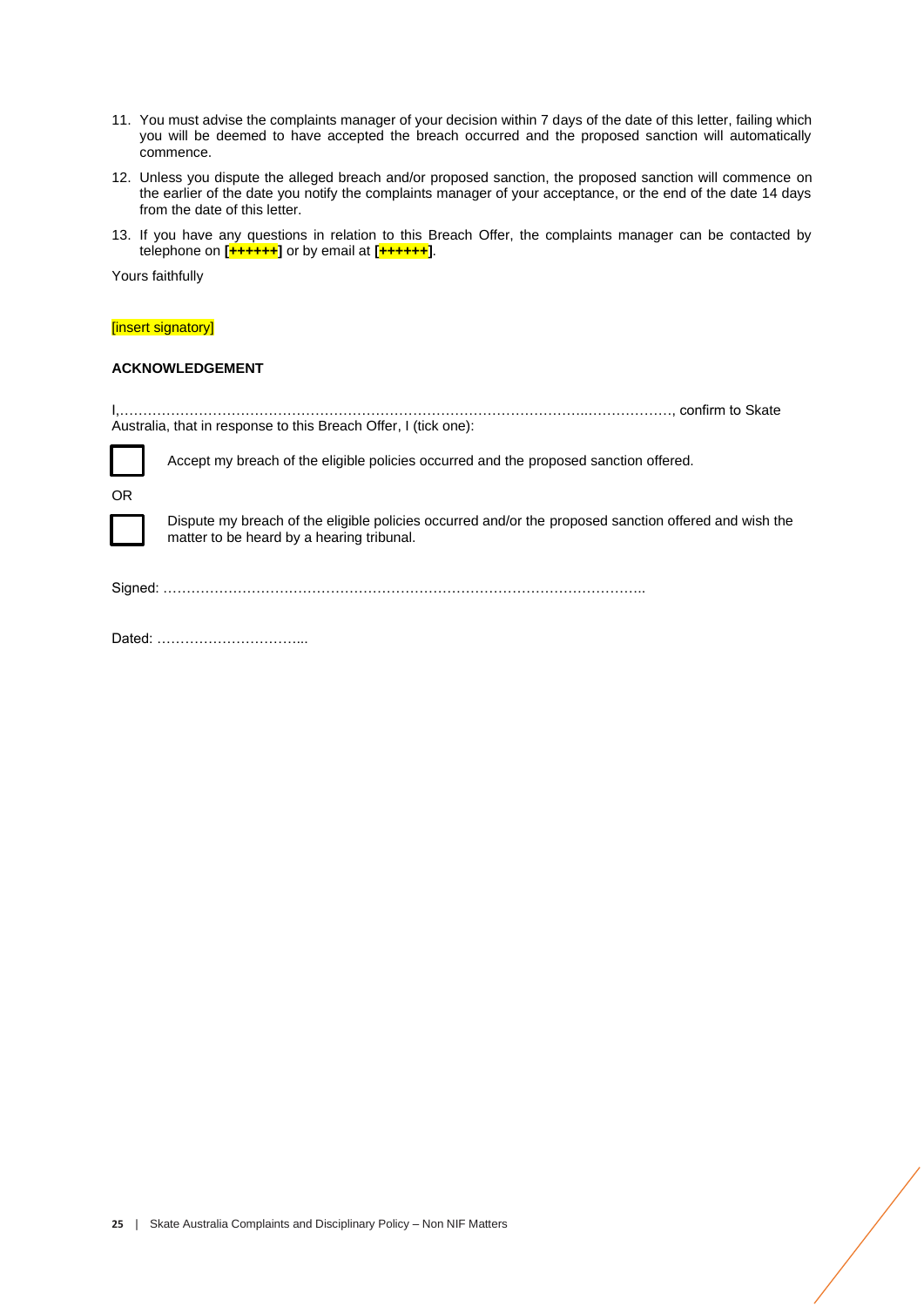## **SCHEDULE 4**

# **Internal Tribunal Procedure**

## <span id="page-25-0"></span>**Interpretation**

1. In this Schedule:

**Chair** means the chair of a particular Internal Tribunal in accordance with this Schedule.

**Legal Practitioner** is a person holding a current practising certificate as a lawyer or barrister in any Australian jurisdiction.

**Sports Administrator** means a person who currently, or within the previous five years, is or has been employed in the field of sports administration.

**Tribunal Member** means an individual person sitting on an Internal Tribunal.

- 2. Defined terms not otherwise defined in this Schedule have the meaning given to them in the Policy.
- 3. All clause references refer to this Schedule unless otherwise provided.

#### **Convening Internal Tribunal**

- 4. Where required under claus[e 6.2](#page-14-3) of the Policy, the Complaints Manager will convene an Internal Tribunal in accordance with this Schedule.
- 5. The Internal Tribunal shall be convened as soon as reasonably practicable after a referral under clause [5.4](#page-11-0) of the Policy and shall endeavour to convene no later than two weeks after notification by the Complaints Manager.

## **Composition of Internal Tribunal**

- 6. Subject to clause 8, each Internal Tribunal shall:
	- (a) Comprise three Tribunal Members selected by the Complaints Manager;
	- (b) Comprise at least one Legal Practitioner and one Sports Administrator;
	- (c) Be chaired by the Chair, who shall be appointed by the Complaints Manager and shall be:
		- (i) A Legal Practitioner; and
		- (ii) A person of experience and skills suitable to the function of chairing a tribunal.
- 7. The Complaints Manager shall use reasonable endeavours to ensure that the Tribunal Members selected for any particular Internal Tribunal:
	- (a) Do not have an actual or perceived conflict of interest in relation to the Alleged Breach that might reasonably call into question the impartiality of the Internal Tribunal; and
	- (b) Do not have any close personal connection to the Respondent(s) or the matters being considered by the Internal Tribunal.
- 8. Should a Tribunal Member become unable to sit on an Internal Tribunal following the convening of the Internal Tribunal for whatever reason, the Complaints Manager shall appoint a replacement Tribunal Member having regard to the requirements of clause 7.
- 9. Should a Respondent challenge the impartiality of any one or more Tribunal Member, the challenge will be determined by the Chair sitting alone, unless that challenge relates to the Chair in which case it will be determined by: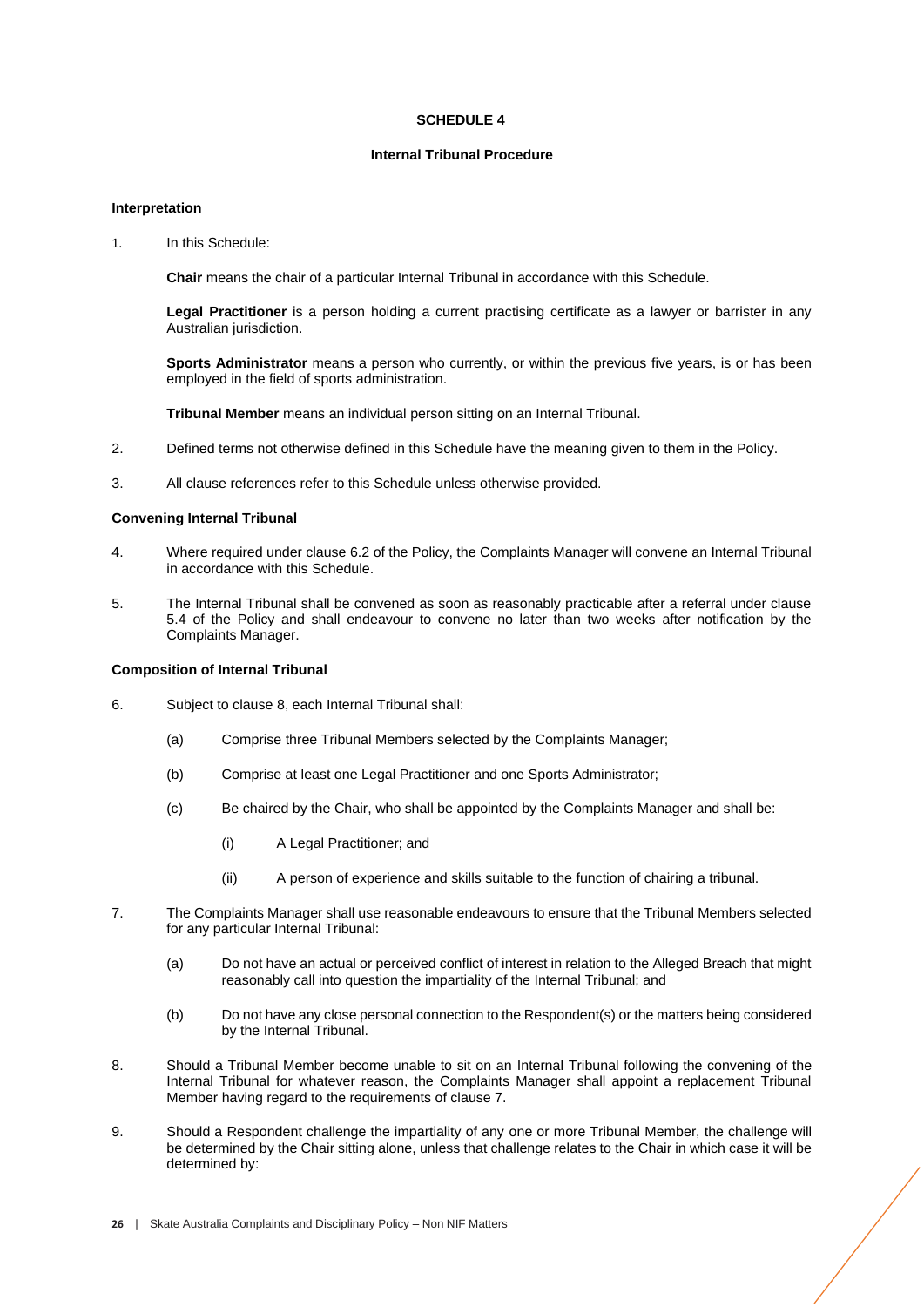- (a) The Complaints Manager; or
- (b) If the Complaints Manager is unavailable or unable to act, the other members of the Internal Tribunal.
- 10. There shall be no right of appeal from a decision made under clause 9.
- 11. No Internal Tribunal decision shall be invalidated by any irregularity in the appointment of a Tribunal Member.

#### **Responsibilities of Chair**

- 12. Without limiting any other duties of the Chair set out under this Schedule, the person appointed as Chair of the Internal Tribunal shall have the following responsibilities:
	- (a) To chair hearings of the Internal Tribunal;
	- (b) To ensure accurate records are kept of all of the Internal Tribunal's proceedings and decisions, including at a minimum:
		- (i) Particulars of the hearing, including date, time and location;
		- (ii) The names of each Tribunal Member, Complainant, Respondent, witnesses called, and any other parties permitted to attend by the Internal Tribunal;
		- (iii) The decision of the Internal Tribunal, including any Sanction imposed, whether given to the parties orally, in writing or a combination of both, and the date(s) of communication; and
	- (c) To communicate to all parties of an Internal Tribunal the results of such Internal Tribunal and provide a copy of the record of result to the Complaints Manager within seven days of the hearing.

#### **Attendance at Internal Tribunal**

- 13. The following persons shall be required to attend the Internal Tribunal hearing conducted under this Schedule:
	- (a) The Respondent; and
	- (b) The Complainant.
- 14. The following persons shall be entitled to attend an Internal Tribunal hearing as required by the Complainant, or the Respondent:
	- (a) Witnesses called to give evidence by a Respondent;
	- (b) Witnesses called to give evidence by the Complainant;
	- (c) Any person that the Chair in their absolute discretion believes will assist the Internal Tribunal and invites to attend the Internal Tribunal for that purpose; and
	- (d) Where the Respondent, the Complainant or a witness is a Vulnerable Person, an adult adviser, which will in the absence of unavailability or other extraordinary circumstance be expected to be such person's parent or guardian.
- 15. Legal Practitioners are not permitted to appear before, or represent a party at, the Internal Tribunal unless in their personal capacity as a party to the Dispute. This clause does not prohibit a party seeking legal advice in relation to an Alleged Breach or engaging a Legal Practitioner to prepare materials to be used by that party at the Internal Tribunal.
- 16. Each party to the Internal Tribunal shall bear their own costs.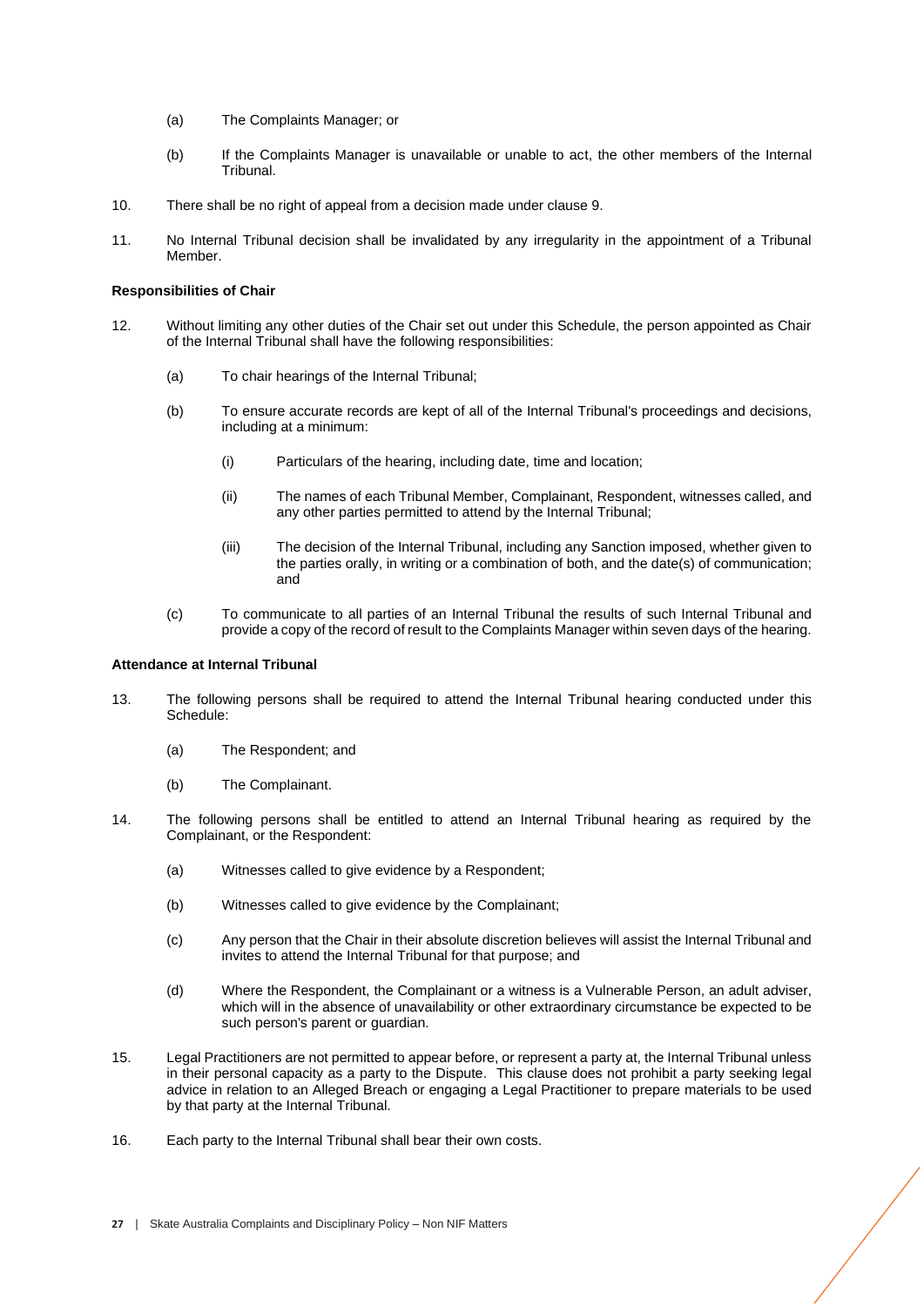#### **Non-attendance by Respondent(s)**

- 17. If any Respondent (or representative of a Respondent organisation) fails to attend the Internal Tribunal hearing without reasonable cause, the hearing may proceed and a determination may be made by the Internal Tribunal in the absence of the Respondent, provided that the Internal Tribunal is satisfied that this Schedule have been complied with.
- 18. A Respondent or Complainant may apply to the Chair to have an Internal Tribunal hearing:
	- (a) Adjourned; or
	- (b) Convened in another way (eg teleconference),

if there are compelling circumstances that warrant such steps being taken to avoid costs, hardship or significant inconvenience to one or more parties. The Internal Tribunal has sole discretion on whether or not to grant the application.

19. If the Complainant fails to attend an Internal Tribunal hearing without reasonable cause, the hearing may proceed and a determination may be made by the Internal Tribunal in the absence of that person, provided that the Internal Tribunal is satisfied that all notification procedures under this Schedule have been carried out.

#### **Procedure of Internal Tribunal**

- 20. The Internal Tribunal shall conduct the hearing in such manner as it sees fit and may in its absolute discretion:
	- (a) Consider any evidence, and in any form that it deems relevant;
	- (b) Question any person giving evidence;
	- (c) Limit the number of witnesses presented to those who provide any new evidence; and
	- (d) Act in an inquisitorial manner in order to establish the truth of the issue/case before it.
- 21. Without limiting the Internal Tribunal's power to regulate its own procedure as it sees fit, the Internal Tribunal shall ordinarily proceed in accordance with the following steps:
	- (a) If a body corporate, the NSO, a Member Organisation or Affiliate is a party to an Internal Tribunal hearing, one member of that body corporate, NSO, Member Organisation or Affiliate shall be appointed by the body corporate, NSO, Member Organisation or Affiliate to act as spokesperson for such body at the Internal Tribunal.
	- (b) At the commencement of a hearing, the Chair will identify the Tribunal Members and determine whether the Respondent is present to answer the allegation(s) in the Alleged Breach.
	- (c) The Respondent and the Complainant will be notified of their right to remain in the hearing until all evidence is presented but not to be present while the Internal Tribunal considers its findings and determines an appropriate Sanction (if any).
	- (d) The Chair shall advise all those persons present of the method of recording the hearing (if any).
	- (e) The allegation(s) as contained in the Alleged Breach shall be read out in the presence of all persons eligible to be present.
	- (f) The Respondent shall be asked whether or not they intend to contest the allegation(s).
	- (g) If the Respondent does not contest the allegation(s), the Chair will provide the Complainant and the Respondent with an opportunity to make submissions as to the appropriate Sanction (if any) to be imposed. In such circumstances, the Complainant and/or the Respondent may, if they wish, call witnesses to give evidence regarding the seriousness or otherwise of the breach, and any other mitigating or aggravating factors.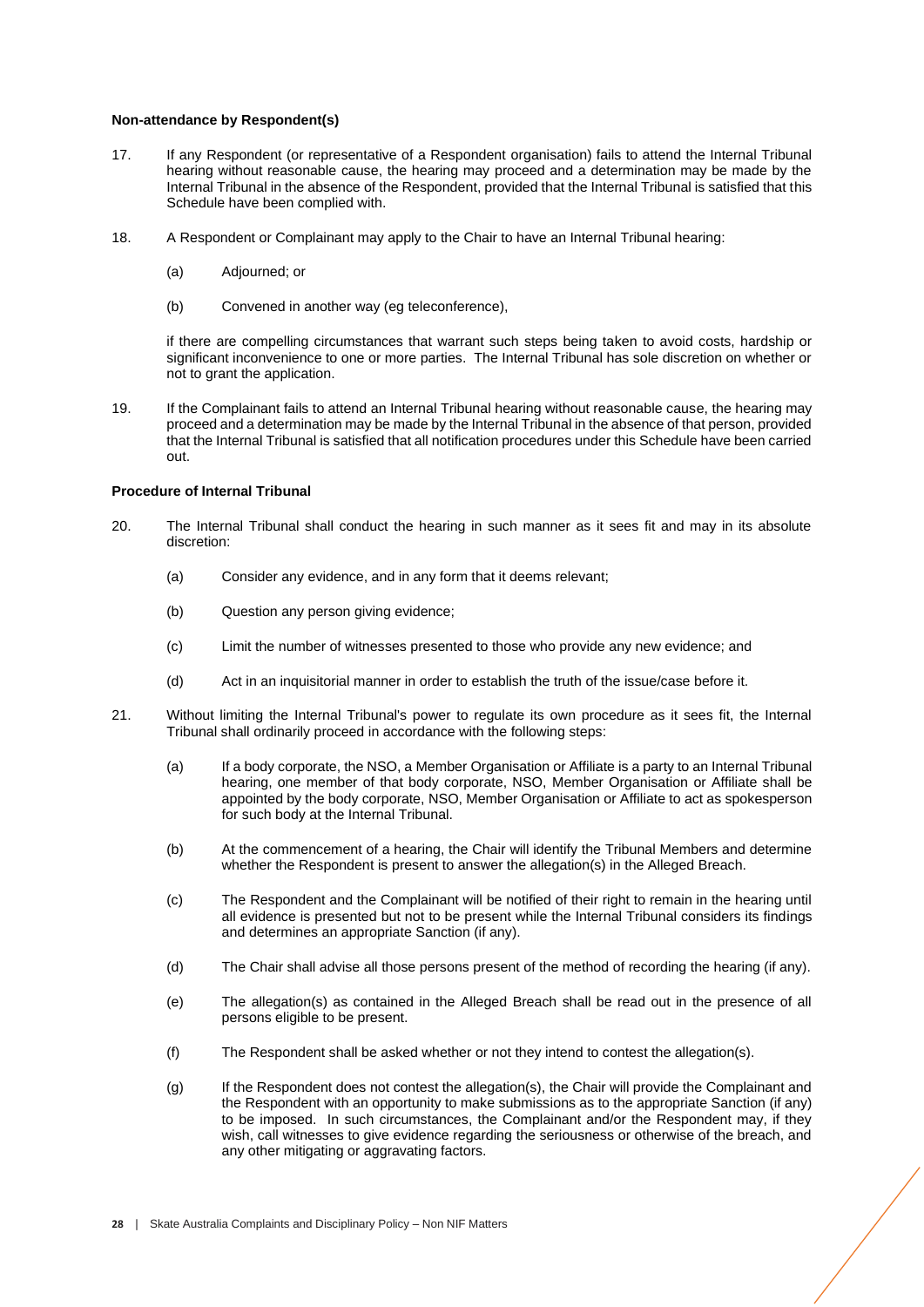- (h) If the Respondent contests the allegation(s), then the Chair will ask all witnesses except the Complainant(s) and the Respondent (and their advisers, if appointed in accordance with this Schedule) to leave the room and to wait to be called to give their evidence.
- (i) The Complainant shall proceed to give evidence and the witnesses (if any) called by the Complainant(s) shall be called upon to give their evidence in turn, subject to the approval of the number of witnesses to be called by the Internal Tribunal in its discretion. The Respondent (or, if they are a minor his/her adviser) may ask questions of the Complainant or any witness called.
- (j) Each witness shall be entitled to leave the Internal Tribunal hearing after giving evidence unless otherwise directed by the Internal Tribunal. Witnesses shall be entitled to remain in the hearing room after giving evidence with the permission of the Internal Tribunal.
- (k) The Respondent shall then be entitled to present their defence. Witnesses may be called subject to the approval of the number of witnesses to be called by the Internal Tribunal in its discretion. Complainants or the adviser to a Complainant who is a minor may ask questions of the Respondent or any witness called.
- (l) Where a person under the age of 18 exercises his/her right to have an adult observer or adviser present in accordance with this Schedule, a reasonable opportunity for consultation between the minor and the adviser shall be provided by the Internal Tribunal.
- (m) Where the Respondent makes video evidence available to the Internal Tribunal, it may, at the discretion of the Internal Tribunal, be presented. The onus of providing suitable viewing equipment shall lie with the person requesting that the evidence be presented.
- (n) The Internal Tribunal may, so as to limit inconvenience to witnesses, allow evidence to be given by telephone or videoconference.
- 22. At the conclusion of all of the evidence and submissions the Chair shall ask the Respondent, the Complainant and all other persons present to leave the hearing room while the Internal Tribunal considers its findings.
- 23. If the Internal Tribunal is satisfied that a breach of an Eligible Policy has been proven using the Standard of Proof, it shall find the breach proven. Otherwise the Alleged Breach shall be dismissed.
- 24. If the Internal Tribunal is not satisfied that the particular alleged breach has been proved but is satisfied that a lesser breach of an Eligible Policy has been proven, then the Internal Tribunal may find such lesser breach proved.
- 25. Where it appears to the Internal Tribunal that the Complainant has made an error in making the wrong alleged breach of an Eligible Policy, or omitted alleged breaches that should have been made, the Internal Tribunal may amend the allegation(s), subject always to the requirement that the Respondent must be informed of the new allegations and given an opportunity to respond to such allegations.
- 26. The decision of the Internal Tribunal shall be given by the Chair in the presence of both the Respondent and Complainant, unless one or both choose not to remain. If:
	- (a) One of the Respondent or Complainant are not present, the Chair may give the decision orally, and must communicate the decision to the non-attending party in writing as soon as practicable; or
	- (b) Neither the Respondent nor Complainant are present, the Chair must communicate the decision to each of the Respondent and Complainant in writing as soon as practicable.
- 27. The Internal Tribunal may reserve its decision but if it does so, it will provide its decision within 14 days of the hearing.
- 28. The Internal Tribunal is not obliged to give oral or written reasons for any decision made by it under this Schedule but may do so if it wishes.
- 29. Where the Internal Tribunal finds that one or more alleged breaches of an Eligible Policy have been proven, it shall inform the parties of its decision and provide the Complainant and the Respondent with an opportunity to make submissions as to any aggravating or mitigating factors, before the Internal Tribunal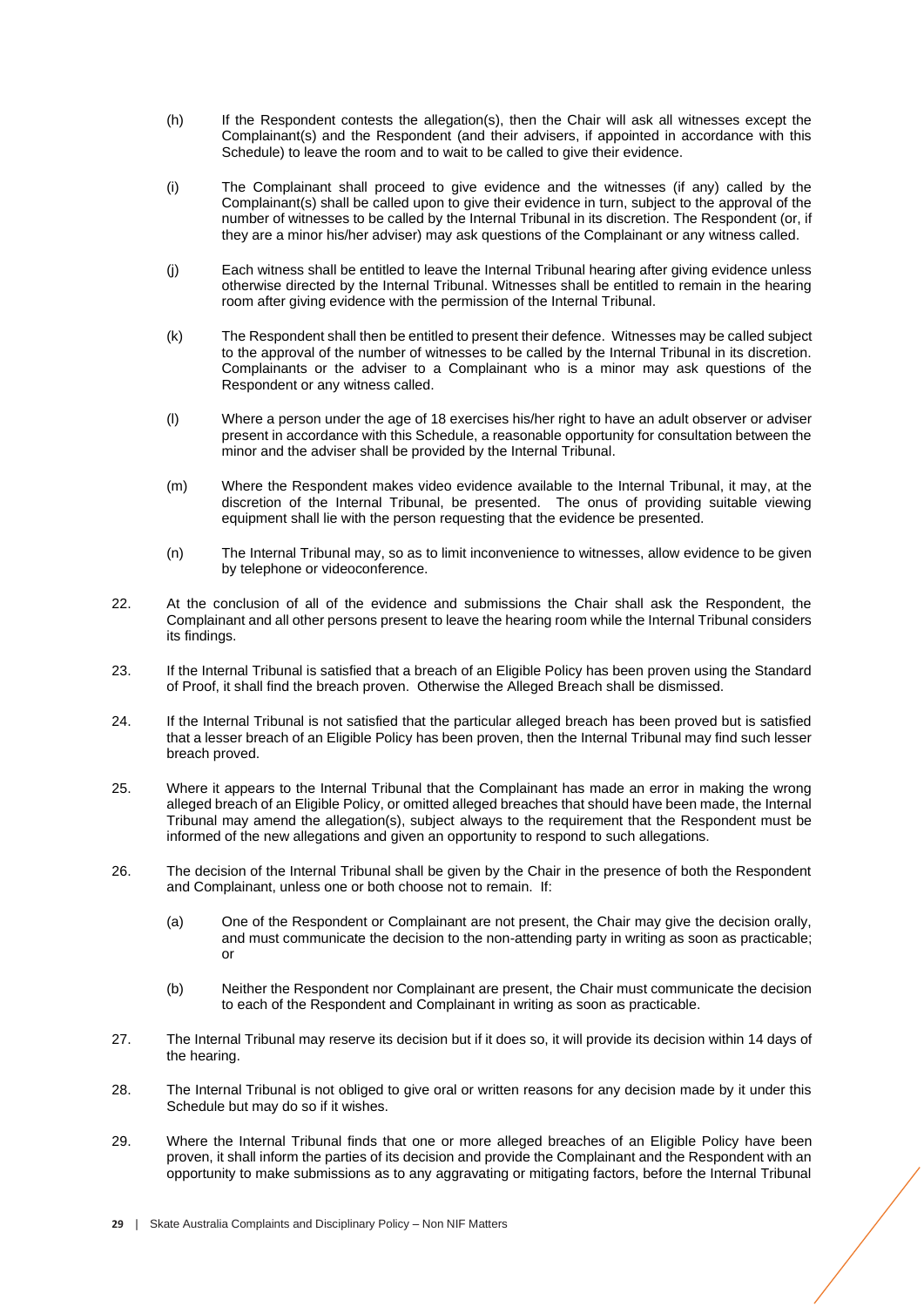makes a decision on Sanction. The Internal Tribunal may, in its absolute discretion, decide that it is appropriate to:

- (a) Receive oral submissions as to Sanction immediately after delivering its decision on liability; or
- (b) Adjourn the hearing to allow the parties to make Sanction submissions on some later date, in which case, the Internal Tribunal shall direct whether submissions on penalty should be made orally or in writing.
- 30. After considering the parties' submissions as to Sanction, the Internal Tribunal shall determine the Sanction to be imposed (if any) in accordance with clause [5.6](#page-13-0) of the Policy, and shall advise the Respondent of the Sanction. The Chair shall also notify the Complaints Manager of the decision of the Internal Tribunal.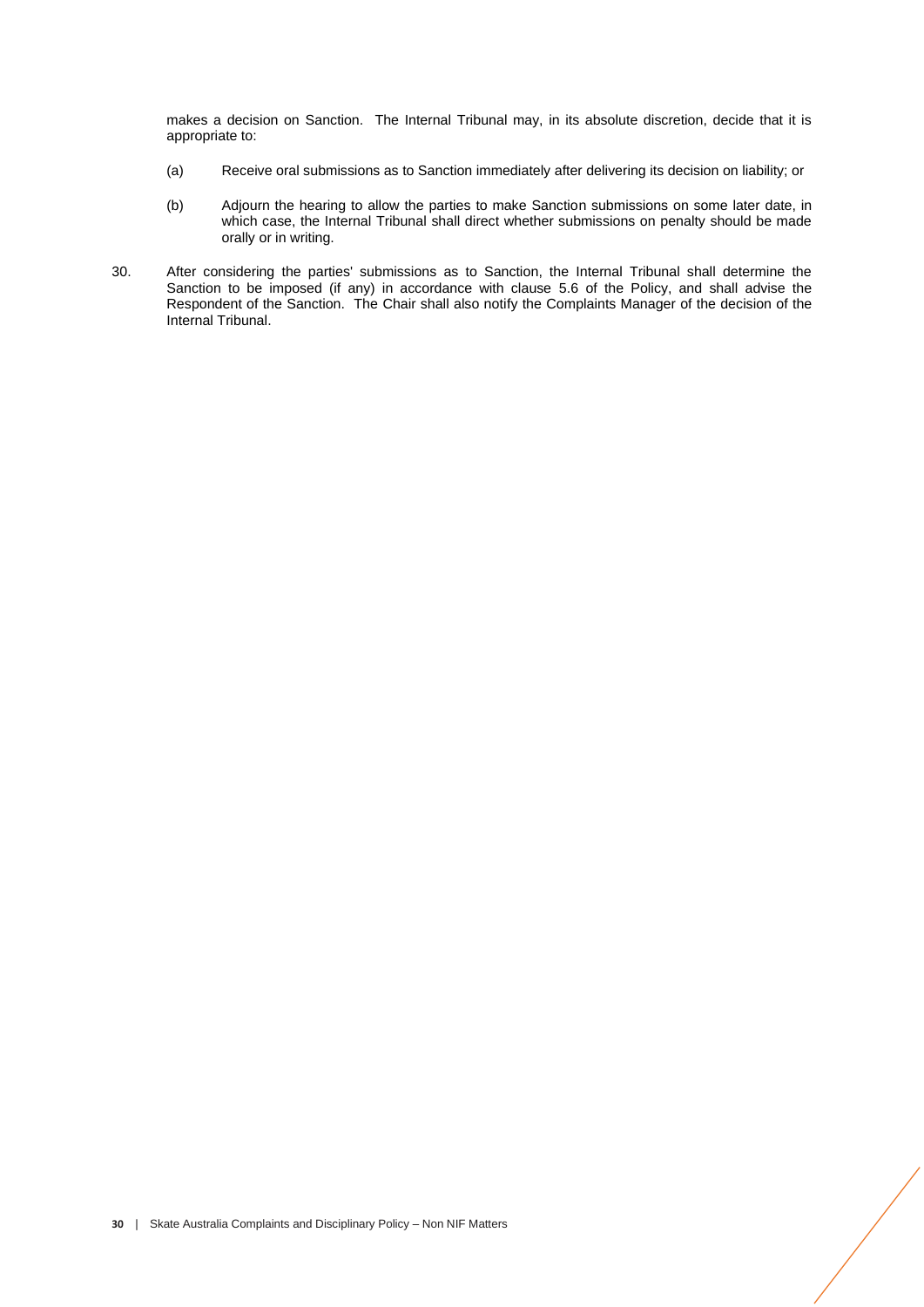## **SCHEDULE 5**

## **Internal Appeals Tribunal Procedure**

## <span id="page-30-0"></span>**Interpretation**

1. In this Schedule:

**Appeal Chair** means the chair of a particular Internal Appeals Tribunal in accordance with this Schedule.

**Tribunal Member** means an individual person sitting on an Internal Appeals Tribunal.

- 2. Defined terms not otherwise defined in this Schedule have the meaning given to them in the Policy or Schedule 4, as the case may be.
- 3. All clause references refer to this Schedule unless otherwise provided.

## **Convening Internal Appeals Tribunal**

- 4. As required under clause [7.6](#page-16-1) of the Policy, the Complaints Manager will convene an Internal Appeals Tribunal in accordance with this Schedule.
- 5. The Internal Appeals Tribunal shall be convened as soon as reasonably practicable after a referral under clause [7.6](#page-16-1) of the Policy and shall endeavour to convene no later than two weeks after notification by the Complaints Manager.

# **Composition of Internal Appeals Tribunal**

- 6. Subject to clause 7, each Internal Appeals Tribunal shall
	- (a) Comprise three Tribunal Members selected by the Complaints Manager;
	- (b) Comprise at least one Legal Practitioner and one Sports Administrator; and
	- (c) Be chaired by the Appeal Chair who shall be appointed by the Complaints Manager and shall be:
		- (i) A Legal Practitioner; and
		- (ii) A person of experience and skills suitable to the function of chairing an Internal Appeals Tribunal,

none of whom sat on or was involved in the original Hearing Tribunal for the Alleged Breach subject of the appeal.

7. Clauses 8 to 10 (inclusive) of Schedule 4 apply to an Internal Appeals Tribunal with any necessary amendments.

# **Procedure of Internal Appeals Tribunal**

- 8. Subject to this Schedule, the Internal Appeals Tribunal and persons appearing before it are bound by the same procedures under this Policy as if the Internal Appeals Tribunal was the Internal Tribunal hearing a matter at first instance.
- 9. The Complaints Manager shall forward records of the Internal Tribunal hearing in which the matter the subject of the appeal was heard at first instance to the Appeal Chair.
- 10. The Internal Appeals Tribunal must limit its hearing to consideration of the Ground(s) of Appeal relied upon by the Appellant under clause [7.3](#page-15-2) of the Policy, in accordance with clause [7.7](#page-16-0) of the Policy.
- 11. An Internal Appeals Tribunal has the power to:
	- (a) Dismiss the appeal;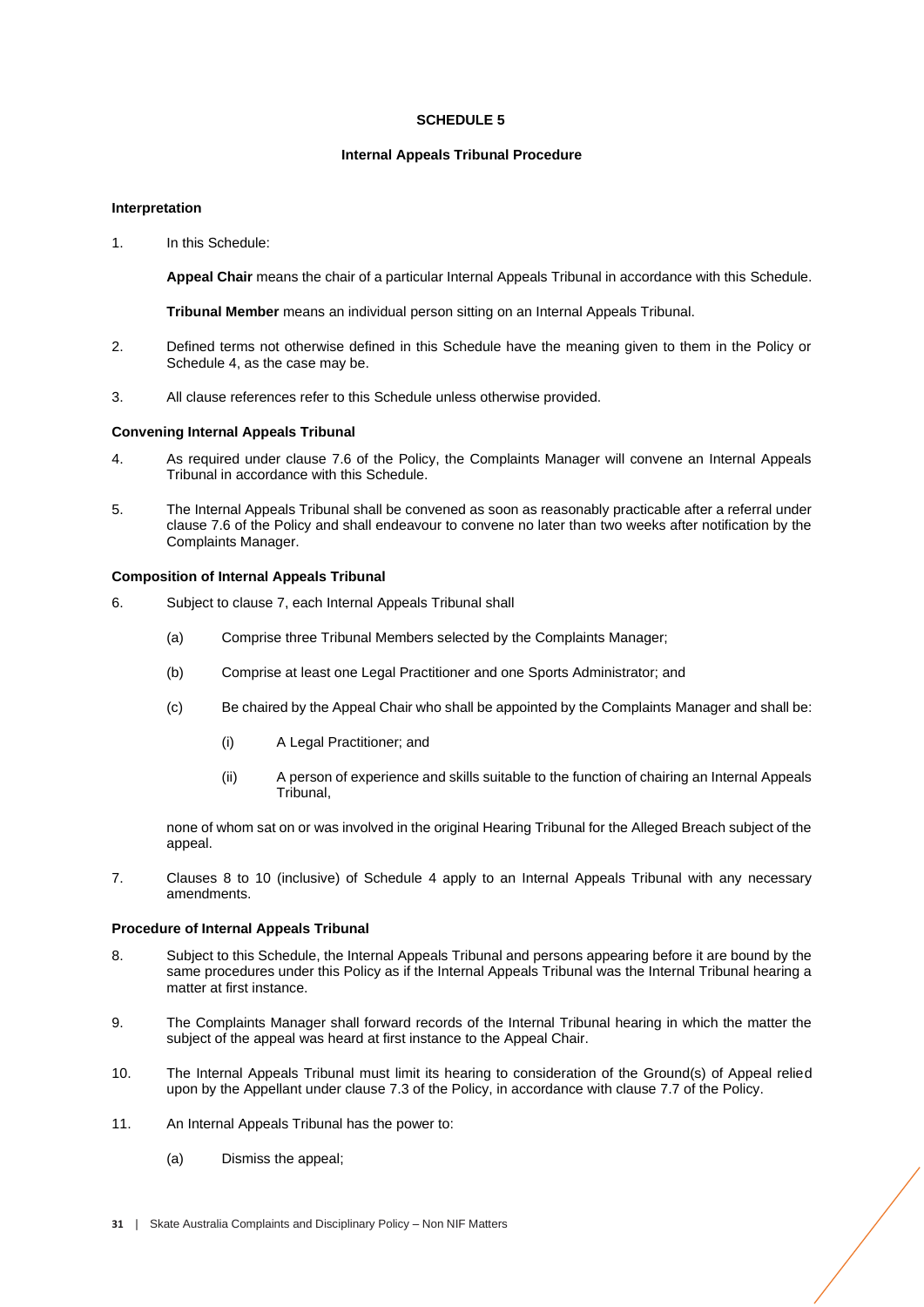- (b) Uphold the appeal;
- (c) Impose any of the Sanctions set out in the Policy; or
- (d) Reduce, increase or otherwise vary any Sanction imposed by the Internal Tribunal under the Policy,

in accordance with clause 10 but otherwise in such manner as it thinks fit.

- 12. At the conclusion of the appeal, the Appeal Chair shall ensure that the Appellant, Respondent and Skate Australiaare informed of the determinations of the Internal Appeals Tribunal. The Appeal Chair shall also notify the Complaints Manager of the decision of the Internal Appeals Tribunal.
- 13. The Internal Appeals Tribunal is not obliged to give oral or written reasons for its decision.
- 14. The Internal Appeals Tribunal has discretion to order the refund of the appeal fee and shall do so where the appeal results in the breach being dismissed or the Sanction reduced.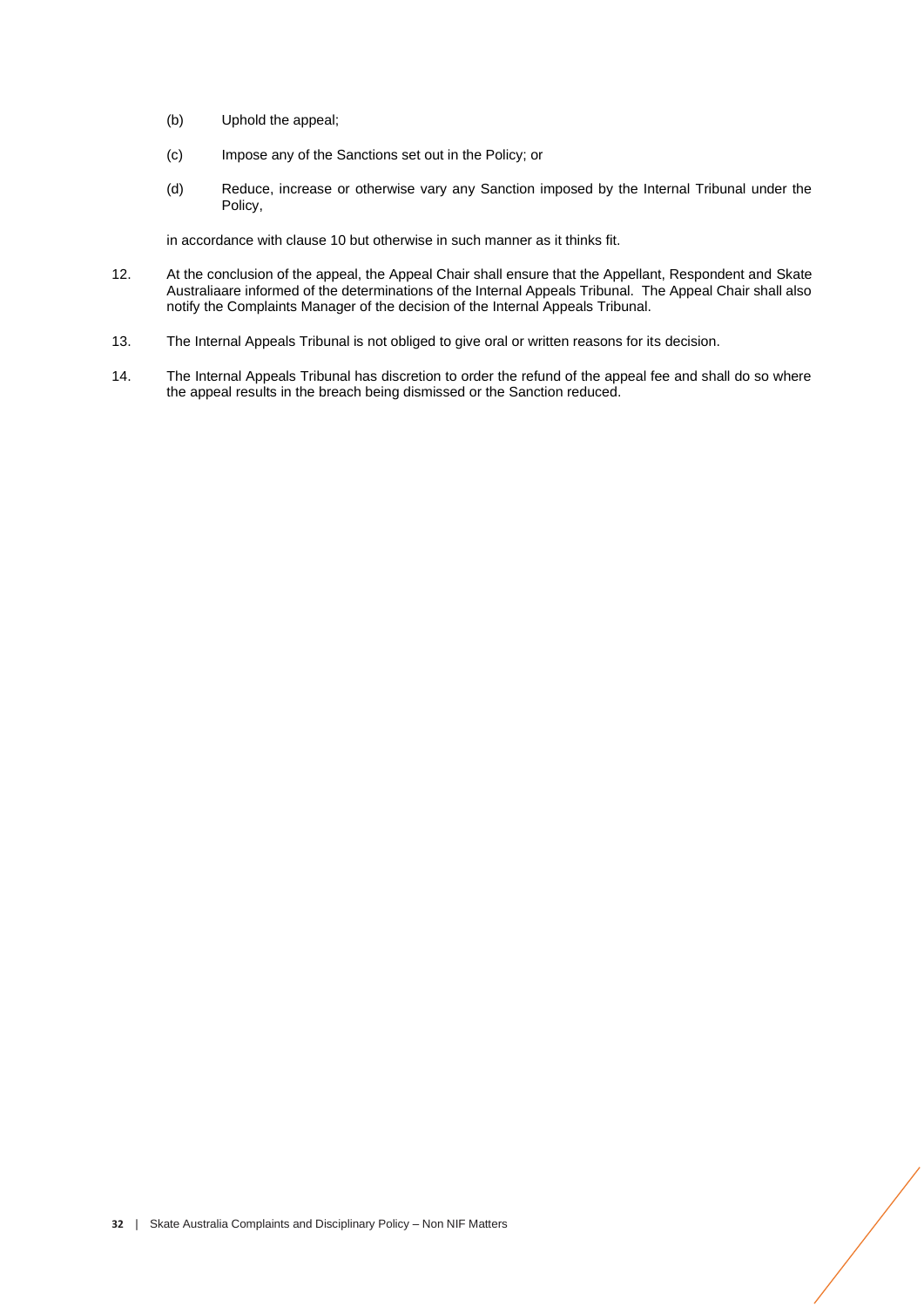# **ANNEXURE A**

# **Record of Alleged Breach**

<span id="page-32-0"></span>

| Name of Complaints<br>Manager                         |                                                       | □ | <b>Complaint Form</b><br>attached |
|-------------------------------------------------------|-------------------------------------------------------|---|-----------------------------------|
| Process chosen to resolve<br>Alleged Breach (if any)  |                                                       |   |                                   |
| Was Provisional Action<br>taken?                      | $\square$ Yes<br>$\square$ No                         |   |                                   |
| If so, what?                                          |                                                       |   |                                   |
| Was Alleged Breach<br>referred to external<br>agency? | $\square$ Yes<br>$\square$ No                         |   |                                   |
|                                                       | Please detail:                                        |   |                                   |
| Date Complaint Form<br>received                       |                                                       |   |                                   |
| Date Process undertaken                               |                                                       |   |                                   |
| Was Alleged Breach valid?                             | $\Box$ Yes<br>$\Box$ No                               |   |                                   |
| If not, why?                                          | Please detail                                         |   |                                   |
| If Alternative Dispute<br><b>Resolution (ADR)</b>     | Date of referral to ADR:                              |   |                                   |
|                                                       | Type of ADR:                                          |   |                                   |
|                                                       | Date of ADR:                                          |   |                                   |
|                                                       | Alleged Breach resolved at ADR: □ Yes<br>$\square$ No |   |                                   |
|                                                       | If no, alternative Process chosen:                    |   |                                   |
|                                                       | If Yes, please detail:                                |   |                                   |
| If Warning Procedure                                  | Date letter sent to Respondent:                       |   |                                   |
|                                                       | Any further comments:                                 |   |                                   |